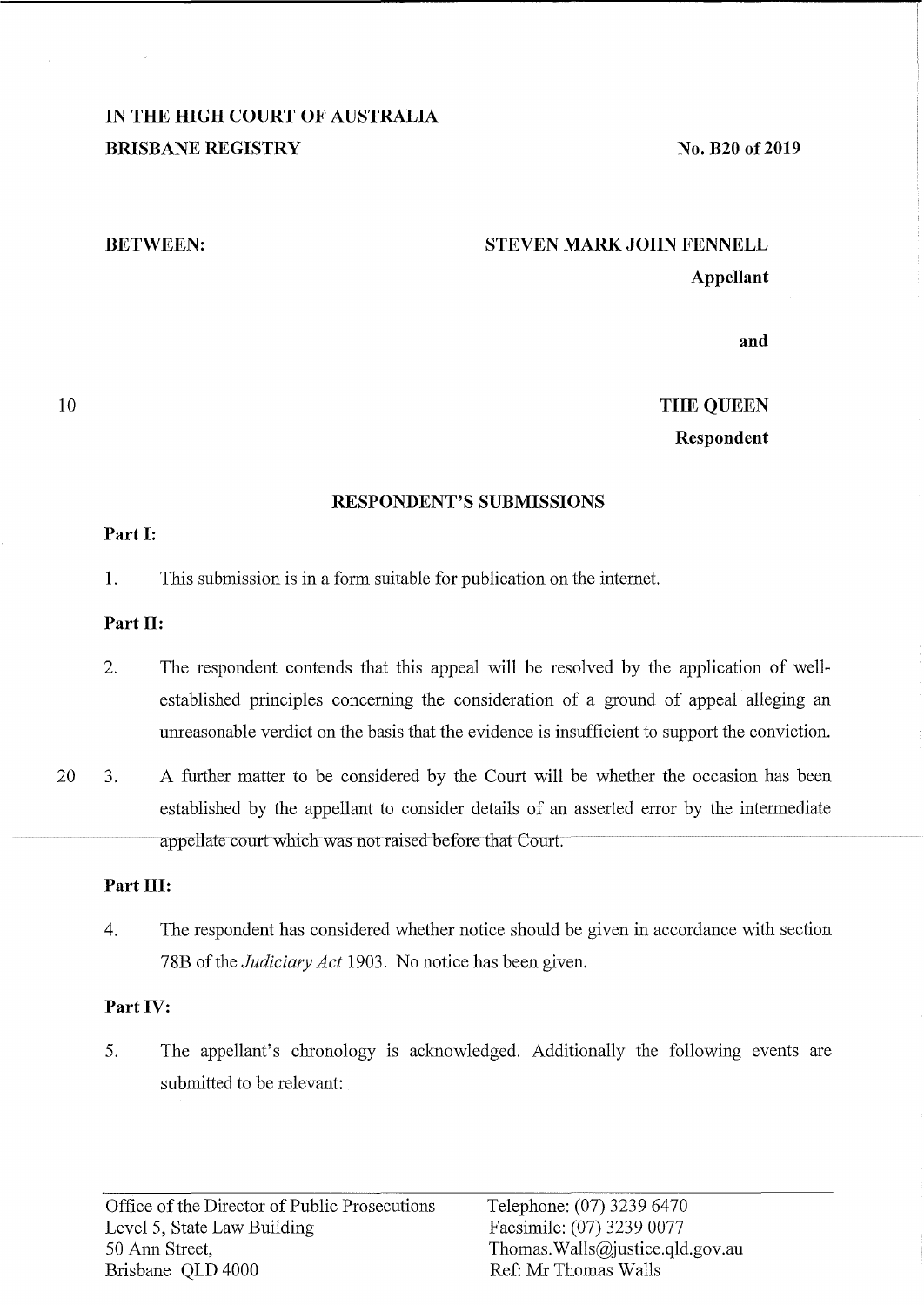|                    | <b>Saturday 10 November, 2012</b>               |                       |
|--------------------|-------------------------------------------------|-----------------------|
| About 1.30pm       | Pauline Jensen located a blue toiletries bag in | AFM 528-534; Exhs     |
|                    | mangroves at Thompson's Point. She saw it       | $1, 71 & 72 - RFM 7,$ |
|                    | held a rock and Westpac documents which         | 72 & 74.              |
|                    | bore the name "L. Watson". She handed it to     |                       |
|                    | police.                                         |                       |
|                    | Sunday, 11 November, 2012                       |                       |
| Between about      | Steven Fennell attended John Jackson's          | AFM 378-379           |
| $7:00$ am and      | house. He arrived on his red scooter and        | <b>AFM 381</b>        |
| $8:00$ am or       | remained there for half an hour                 |                       |
| around 9:00am      |                                                 |                       |
| to 9:30am          |                                                 |                       |
| About              | Loretta McKie attended the house of the         | AFM 212.11-.17        |
| 10:00am            | deceased and stayed for about half an hour      |                       |
| Around             | Ulla Doolan saw the deceased in her yard        | AFM 217.6-.13         |
| 4:00 <sub>pm</sub> | feeding birds. Shortly afterwards she saw the   |                       |
|                    | appellant deliver pamphlets to the deceased's   |                       |
|                    | residence and he did not stop in for any        | AFM 217.15-.31        |
|                    | length.                                         |                       |
|                    | Monday, 12 November, 2012                       |                       |
| Approximately      | Carol Bowen delivered a paper to the            | AFM 197.24 - .43      |
| 6:45am             | deceased's residence. The blinds were down      |                       |
|                    | and the door was shut.                          |                       |
| 6:45:48            | Fennell internet usage commences. Website       | Exh 68 - AFM 961;     |
|                    | logged into as "Steven" at 7:03:09am.           | AFM 486.29 - .42      |
|                    | Website accessed by "Steven Fennell" at         |                       |
|                    | 7:11:02                                         |                       |
| 7:45:28am          | Website logged into with username "Steven"      | Exh 68 - AFM 961;     |
|                    |                                                 | AFM 486.44 - 489.6    |
|                    |                                                 |                       |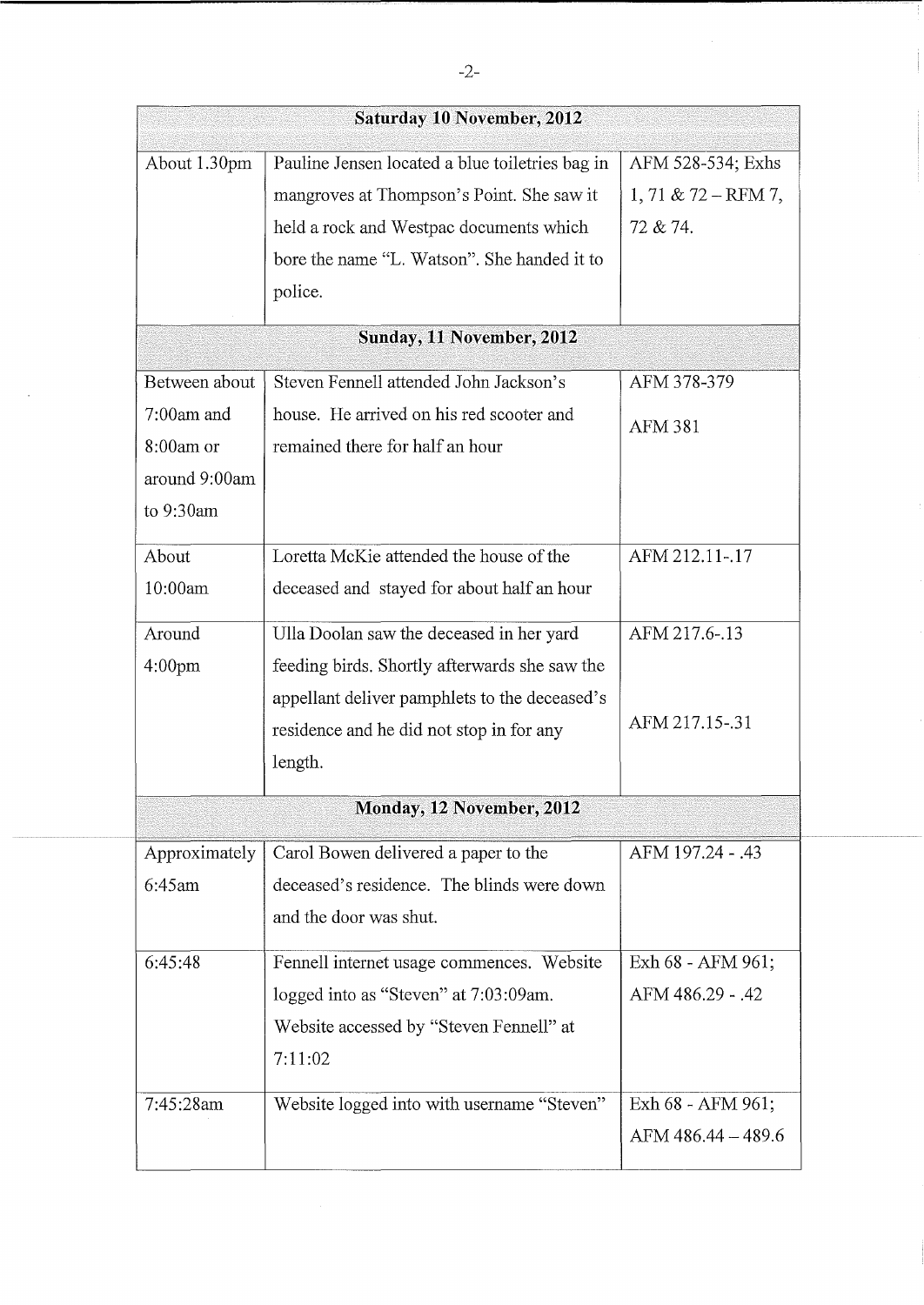| 7:47:16am          | Internet article "Weird places people hide     | Exh 68 - AFM 961;              |
|--------------------|------------------------------------------------|--------------------------------|
|                    | money around the home" accessed.               | AFM 487.21                     |
| 8:36:07am          | Yahoo mail logged into with username           | Exh 68 - AFM 961;              |
|                    | "Steven".                                      | AFM 488.42 - .48               |
| 9:29:28am          | The first unanswered call made to the          | Exh 70 - AFM 972               |
|                    | deceased's house.                              |                                |
| Late morning       | John Cooper hears a woman screaming either     | <b>AFM157</b>                  |
| before lunch       | on 12 or 13 November. Some people who          |                                |
|                    | lived in the area were in the habit of yelling |                                |
|                    | and screaming. In cross examination, it could  | <b>AFM 159</b>                 |
|                    | have been either 11 or 12 November.            |                                |
| Between about      | Steven Fennell was present at Pub Paradise     | Exh 67-RFM 45-70; <sup>2</sup> |
| $3:49$ pm and      | placing 12 bets at the TAB for a total         | AFM557-558;                    |
| $4:43 \text{pm}^1$ | expenditure of \$1357.10.                      |                                |
| 6:11:07pm          | Fennell internet usage begins                  | Exh 68 - AFM 962;              |
|                    |                                                | AFM 484-496                    |
| 6:22:39 pm         | Logged into LinkedIn as "Steven Fennell"       | Exh 68 - AFM 962               |
| 6:34:45pm          | Fennell internet usage pauses                  | Exh 68 - AFM 962               |
| 7:08:51pm          | Fennell internet usage resumes                 | Exh 68 - AFM 962               |
| 7:25:26pm          | Fennell Internet usage ceases.                 | Exh 68 - AFM 962               |
| Around 10pm        | Mary Roberts retired to bed                    | AFM 276                        |
|                    | Tuesday, 13 November, 2012                     |                                |
| 2:40am             | Mary Roberts awoke to hear dogs barking,       | AFM 276 - AFM 278              |
|                    | then a "murmur" by a male on Michael           |                                |

<sup>&</sup>lt;sup>1</sup> The appellant suggests at footnote 6 of his chronology that the times that appellant was at the Pub Paradise TAB cannot be stated with accuracy. Cross matching the still images in Exhibit 67 with the times recorded by the TAB ( evidence of Bronwyn Richardson AFM 557-558) demonstrates, allowing for the fact that the images do not show the precise moment that the respective TAB slips are processed by the machine, that the timer on the CCTV is ahead of the time recorded by the TAB records by roughly 40-45 seconds. The evidence was led on this basis at trial.

<sup>&</sup>lt;sup>2</sup> Note that the image at RFM 57 is a duplication of the image at RFM 55.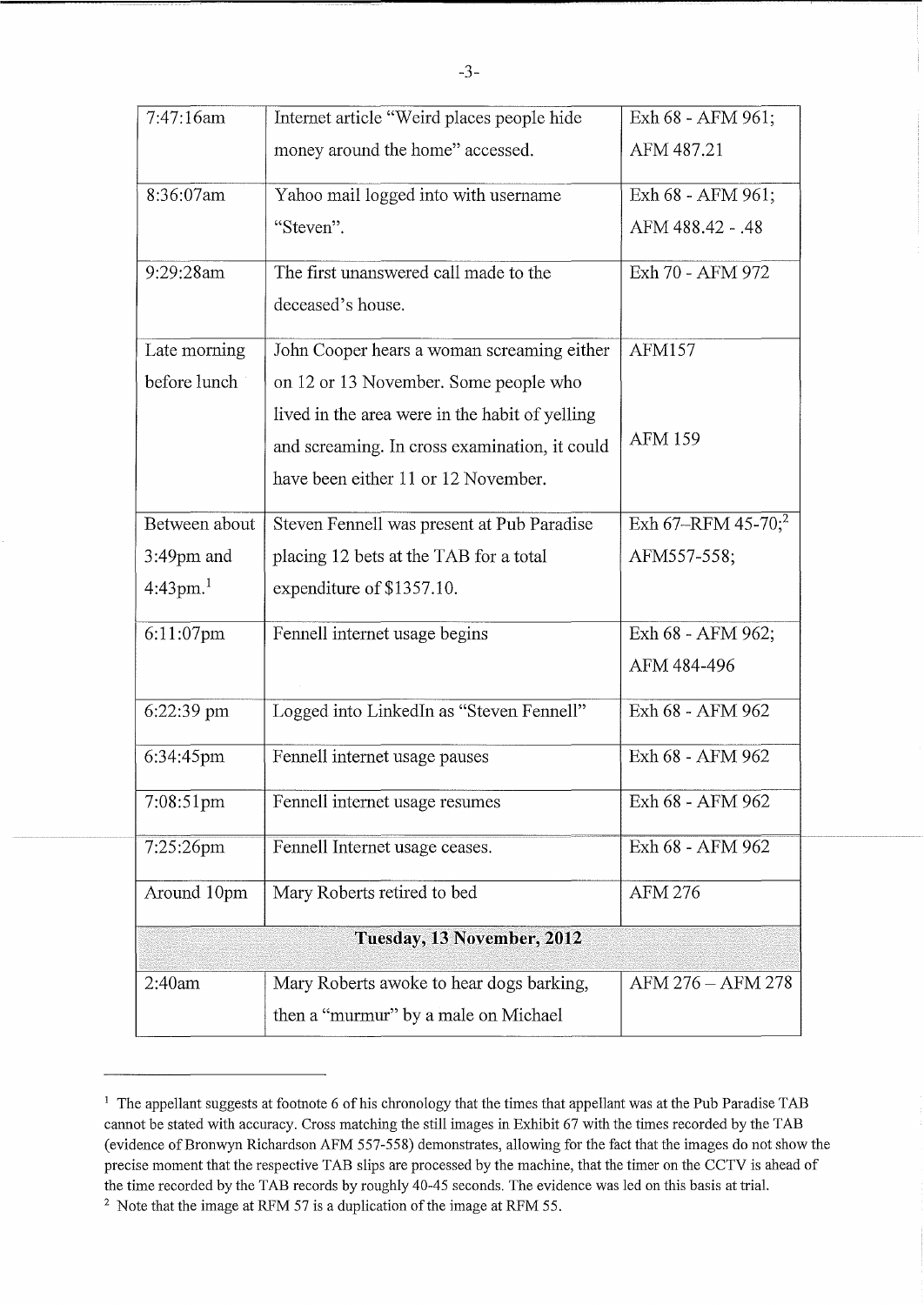|                             | Street, then further barking before hearing a  |                         |  |
|-----------------------------|------------------------------------------------|-------------------------|--|
|                             | car.                                           |                         |  |
| Approximately               | Carol Ann Bowen delivered a paper to the       | <b>AFM 198</b>          |  |
| 7:00am or "a                | deceased's residence. The blinds were down     |                         |  |
| little earlier"             | and the door was shut but, unusually, the      |                         |  |
|                             | screen door was open. The paper delivered      |                         |  |
|                             | the previous day was not there, nor was a tin. |                         |  |
| Between about               | Steven Fennell spoke on the phone to Mr        | AFM 499.30-.35          |  |
| 8:30am and                  | Whitfield.                                     |                         |  |
| about 9:30am                |                                                |                         |  |
| Approximately               | Steven Fennell attended the Capalaba           | AFM 501.4-.38           |  |
| 10:55am                     | Motorcycle Centre and left his motorbike to    |                         |  |
|                             | be serviced. He collected it and left between  |                         |  |
|                             | about 12.10pm and 12.20pm.                     |                         |  |
| Thursday, 15 November, 2012 |                                                |                         |  |
| About 2:00pm                | Police located the Translink wallet, purse and | AFM 539.27-             |  |
|                             | hammer at Thompson Point. <sup>3</sup>         | 545.22; Exhs 1 & 73-    |  |
|                             |                                                | $76 - RFM 7 & 77 - 83.$ |  |

# Part V:

10

# **Some of the Applicable Legal Principles**

- 6. The respondent acknowledges the applicability of the principles, and cases cited, at paragraphs 13 and 14 of the appellant's submissions. It is also to be noted that under the presently relevant ground of appeal, *"the Court is to make 'an independent assessment of the evidence, both as to its sufficiency and its quality'* ".<sup>4</sup>
- 7. The respondent does not accept that the observation cited in paragraph 14 of the appellant's submissions is of limited relevance in the present matter. It is fundamental to the jury's function that they assess the witness; not just what is said but also how it is said and their physical demeanour overall. A number of witnesses' observations and evidence are

<sup>3</sup> This entry is found in the appellant's chronology, however corrections to that entry are made herein.

<sup>4</sup>*SKA* v *The Queen* (2011) 243 CLR 400, [14], [20]-[24].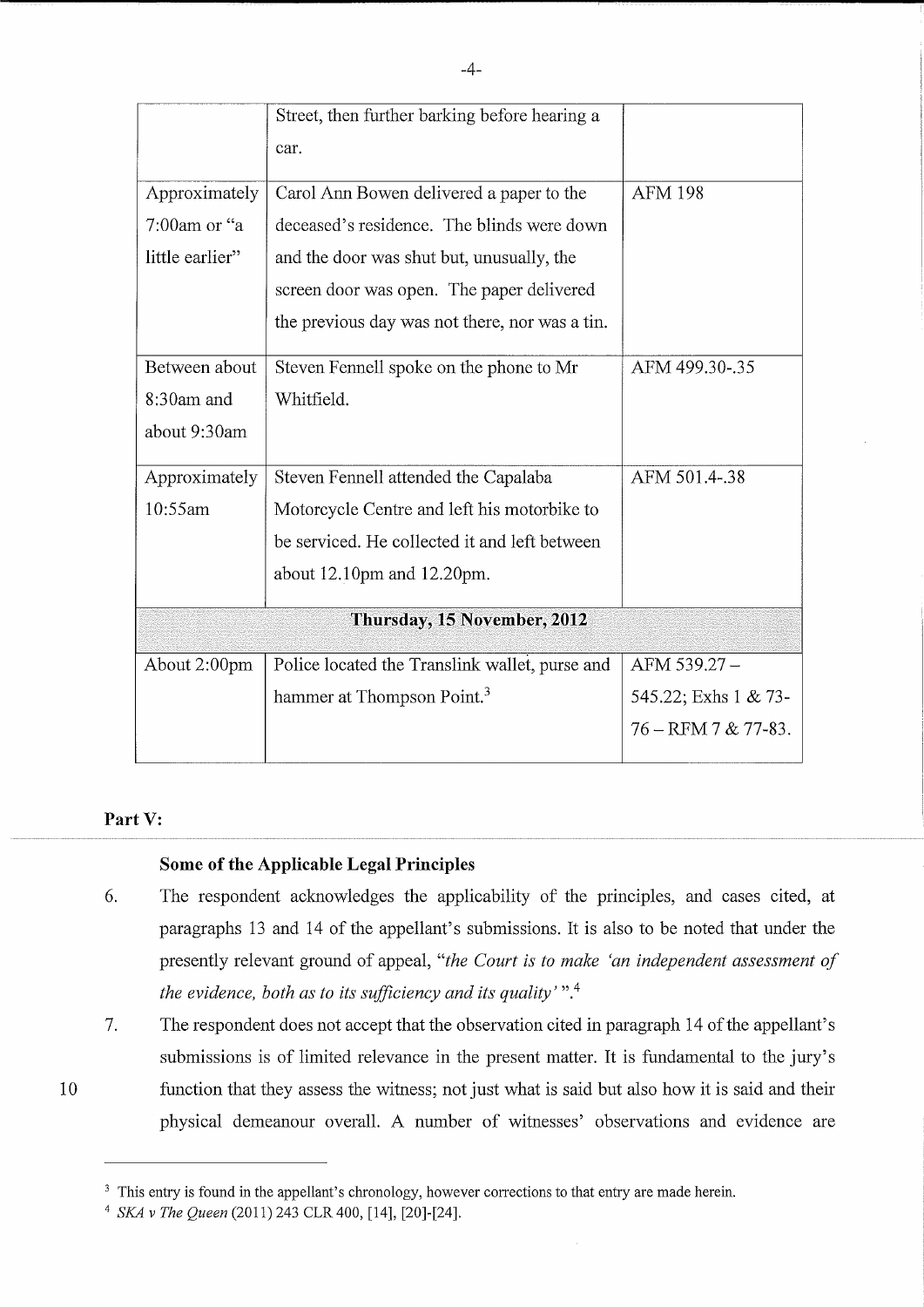potentially in conflict with that of other witnesses in this matter and so this is a potentially important factor. A "convincing but mistaken witness" may be the appellation attached to any class of witness. That possibility must be taken into account, but it does not mean that the appellate Court should not afford appropriate respect for the role of the jury, and the force of their verdict. In fact, it must.

8. The fundamental importance of the jury, the respect that an appellate court will have for the jury's verdict and the particular regard had for the advantages enjoyed by the jury were noted more recently by this Court in *The Queen v Baden-Clay.* 5 The Court there also noted the task of the jury in a circumstantial case, and hence the task of the appellate court in considering a ground such as the present.<sup>6</sup> In particular at [47] the Court stated:<sup>7</sup>

> "For an inference to be reasonable, it "must rest upon something more than *mere conjecture.* The bare possibility of innocence should not prevent a jury from finding the prisoner guilty, if the inference of guilt is the only inference open to reasonable men upon a consideration of all the facts in evidence" ( emphasis added). Further, "in considering a circumstantial case, *all of the circumstances* established by the evidence are to be considered and weighed in deciding whether there is an inference consistent with innocence reasonably open on the evidence".(emphasis added). The evidence is not to be looked at in a piecemeal fashion, at trial or on appeal." ( *emphasis in original, footnotes omitted)*

20 9. In the circumstances of this case, any matters that permitted an inference that someone other than the appellant murdered the deceased must *require* that conclusion before the verdict of the jury can be properly called umeasonable and overturned. 8

# **The Response**

- 10. The only issue at trial was whether the prosecution had proven beyond reasonable doubt that the appellant was the person who had murdered the deceased. Broadly, the prosecution case against the appellant substantially rested on three areas of evidence.
	- a. Opportunity,
	- b. Motive, and

<sup>5</sup>*The Queen v Baden-Clay* (2016) 258 CLR 308, [65]-[66].

<sup>6</sup>See in particular *The Queen v Baden-Clay, supra* at [46]-[48].

<sup>7</sup>Citing in part *The Queen v Hillier* (2007) 228 CLR 618, [46] and [48].

<sup>8</sup> *The Queen v Hillier, supra* at [51].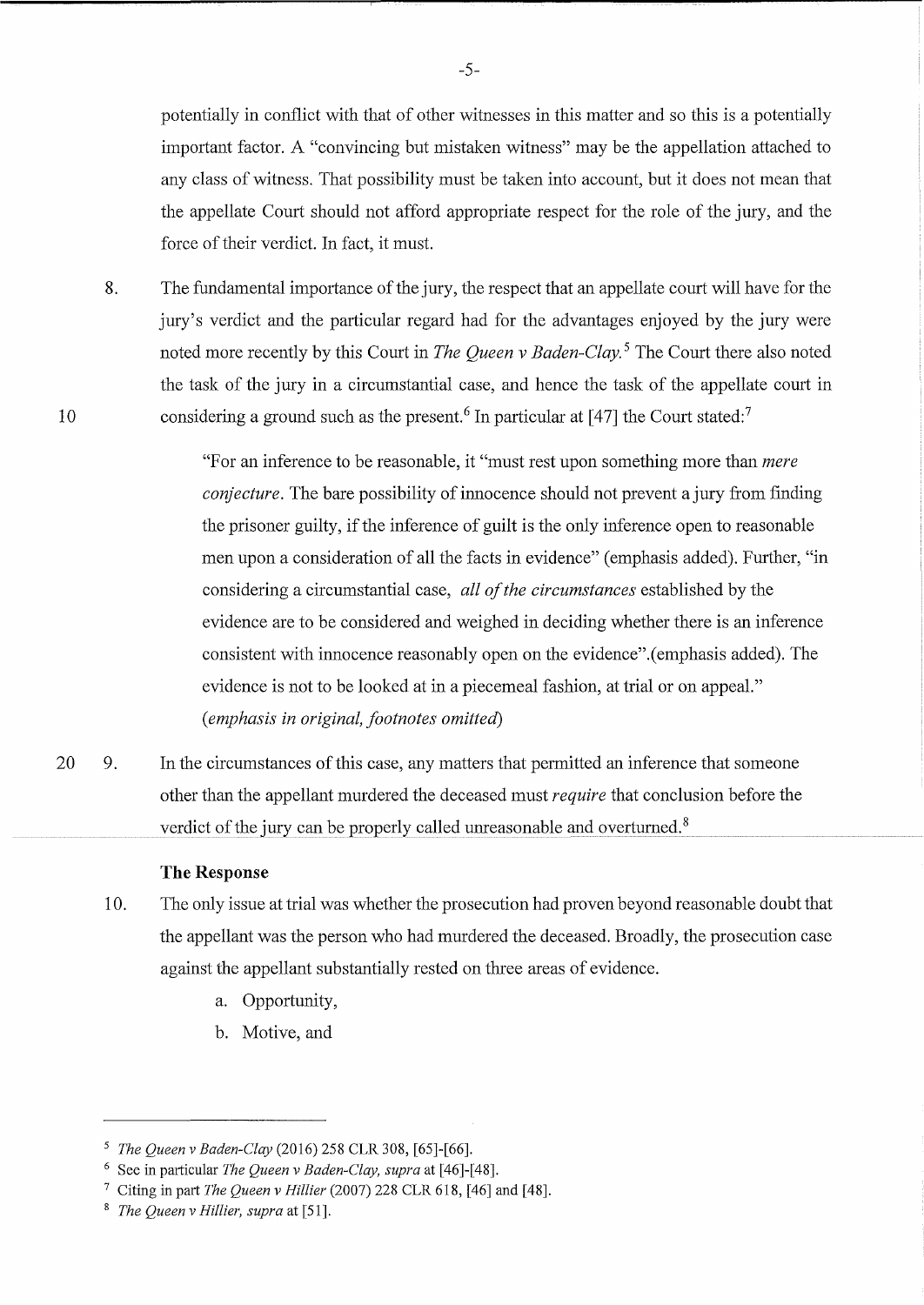c. Other features of the evidence that pointed to or were consistent with the appellant's involvement in the killing.

#### *Opportunity*

- 11. The nature of the injuries suffered by the deceased was such that they were consistent with having been caused by a hammer.<sup>9</sup> Although the time of death could not be identified with precision by the pathologist, overall there is a compelling argument that the murder occurred on Monday 12 November 2012 at some time between about 9.45 am and about 9.20 pm that night and likely before 2.53 pm or 4.14 pm that day.<sup>10</sup> That conclusion is supported by:
	- a. When Timothy Balcer and Evette Uzzell saw the deceased in her yard. She had been there for *"[m]aybe 5-10 minutes. In that range. It wasn't an extremely long time."*  prior to about 9.45am. <sup>11</sup>
	- b. The pathologist's opinion as to the likely date of death.<sup>12</sup>
	- c. Ms Roberts returned home shortly after 9.20 pm that night and noticed that no lights were on in the deceased's house, which was very unusual.<sup>13</sup>
	- d. That when Carol Bowen delivered the newspaper to the deceased's house on the morning of Tuesday 13 November, the paper she had left on the front porch the previous morning was no longer there. Neither was there then a tin at the front door.<sup>14</sup>
	- e. No phone calls to the deceased's house are answered from and including 2.53 pm on 12 November 2012, including the next one at 4.14pm. <sup>15</sup>
- 20 12. That the deceased was found wearing a nightdress does not detract from this conclusion. It is consistent with the clothing she was seen to be wearing by Timothy Barker at about 9.45am,  $^{16}$  and the deceased's GP noted that during home visits in 2012 the deceased would, on occasions, still be wearing a nightdress when the doctor arrived, in the mornings.<sup>17</sup>

<sup>9</sup>*R v Fennell* [2017] QCA 154, [30] & [84] at CAB 66 & 78.

<sup>&</sup>lt;sup>10</sup> Gotterson JA expressed it in terms of evidence providing "*a basis for the jury to conclude that the deceased was killed by hammer blows to the skull in the late morning or early afternoon of Monday 12 November 2012"*  $-Rv$ *Fennell, supra* at [83] – CAB 77-78. (see also at [32] – CAB 66.)

<sup>11</sup>AFM 184.29-185.16 and AFM 314.16 - 316.4; *R v Fennell, supra* at [33] - CAB 67.

<sup>12</sup>*R v Fennell, supra at* [31] at CAB 66.

<sup>13</sup>*R v Fennell, supra* at [34] at CAB 67.

<sup>&</sup>lt;sup>14</sup> R v Fennell, supra at [32] & [61] at CAB 66 & 72; AFM 198.35 - .40<br><sup>15</sup> R v Fennell, supra at [34] & [83] at CAB 67 & 77-78; Exhibit 70 - AFM 973. There is also an unanswered call at 9.29 am. It is likely this was unanswered because, according the testimony of Ms Uzell footnoted above, the deceased was probably in the yard at that time.

<sup>&</sup>lt;sup>16</sup> AFM 574.1<br><sup>17</sup> AFM 385.1 line 44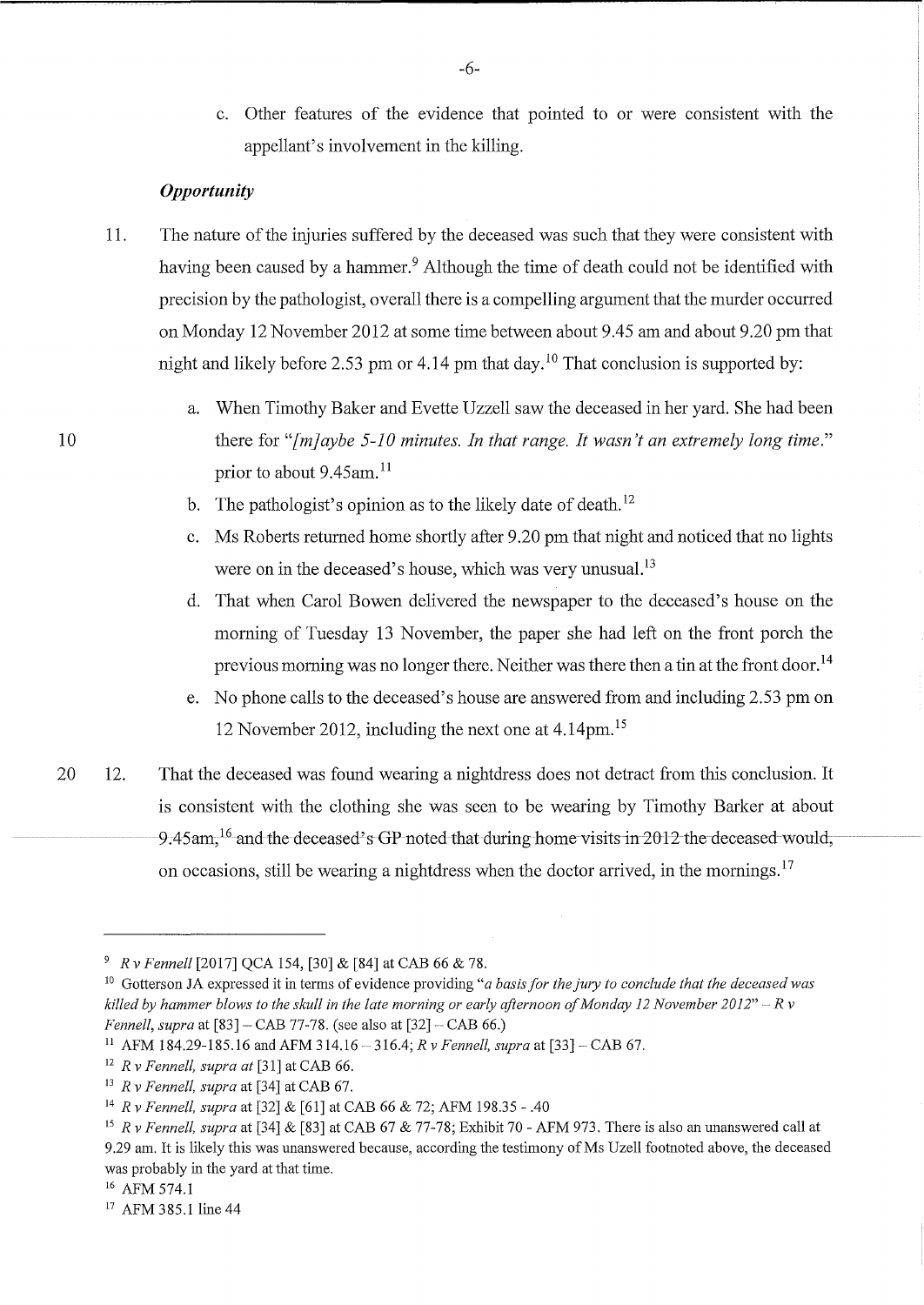- 13. It can be accepted that the appellant was on the computer at home on the Monday morning, especially given the prosecution tendered an admission to that effect.<sup>18</sup> This provides some support for the timeline of movements and his accounts provided by the appellant to police, but in that respect only.
- 14. The appellant's accounts had been introduced into evidence and the jury were directed that they could accept or reject all or part of those accounts. 19 More precisely, it was open to the jury to afford those parts of that account that were not supported by reliable evidence less weight than they might have otherwise done should they so choose, and that approach was open to the Court of Appeal.20 Many of the appellant's submissions in this Court implicitly suggest that the appellant's accounts must be accepted. This is not the case.<sup>21</sup>
- 15. As Gotterson JA noted at [59] (CAB 72) some of the appellant's asserted movements on 12 November were uncorroborated. Also some were supported only by the testimony of his wife, and that too was susceptible of rejection.
- 16. First, there is the period between about 9.30am<sup>22</sup> and about 12.30pm. The jury were entitled to have regard to the evidence of Mark Robinson regarding seeing the appellant's utility outside the deceased's house. It was problematic, but the jury were instructed about it and they were entitled, if they chose, to have regard to it.<sup>23</sup>
- 17. Secondly from whenever the appellant again left the house until about  $3.49 \text{pm}^{24}$ . The identification of the commencement of this time period requires some consideration.
- 20 18. Mrs Fennell's testimony and the appellant's accounts suggest he stayed home until about 2.30pm, when he said he was going to deliver a tin to the deceased's house. That a tin was located at the front door of the deceased's house after police became involved<sup>25</sup> supports

-7-

<sup>18</sup> Exhibit 70 - AFM 966

 $19$  CAB  $14.31 - 15.2$ 

<sup>20</sup>*R v Mule* (2005) 79 ALJR 1573, [22]; [2005] HCA 49.

<sup>&</sup>lt;sup>21</sup> At paragraph 65 of the appellant's submissions, he complains about submissions made by the prosecutor at trial about the omission of the appellant to mention his attendance at the Pub Paradise TAB on 12 November 2012. This was a legitimate submission, given that the jury were not required to accept the truth of the diary. Notably it was not relied on as a lie probative of guilt, and the jury received no such direction. The submission was relevant to an assessment of credit only. Contrary to the appellant's submission at paragraph 66, the trial prosecutor's submission only underlined the unlikelihood that the appellant would have forgotten his attendance at the TAB, and no further.  $22$  i.e, immediately after the unanswered phone call from the appellant's house to the deceased's house at 9.29 am. <sup>23</sup>R *v Fennell, supra* at [83] at CAB 77-78. It is acknowledged that they jury were not pressed with this evidence by the trial prosecutor (AFM 767.11 - .23), but it remained open to the jury to accept it. In any event, the prosecution

case did not rise or fall on its acceptance.

<sup>&</sup>lt;sup>24</sup> When he is recorded on CCTV as arriving at Pub Paradise, nearby to the deceased's house.

<sup>&</sup>lt;sup>25</sup> AFM.1 - 360.13; Exhibit  $52 - RFM 27$ .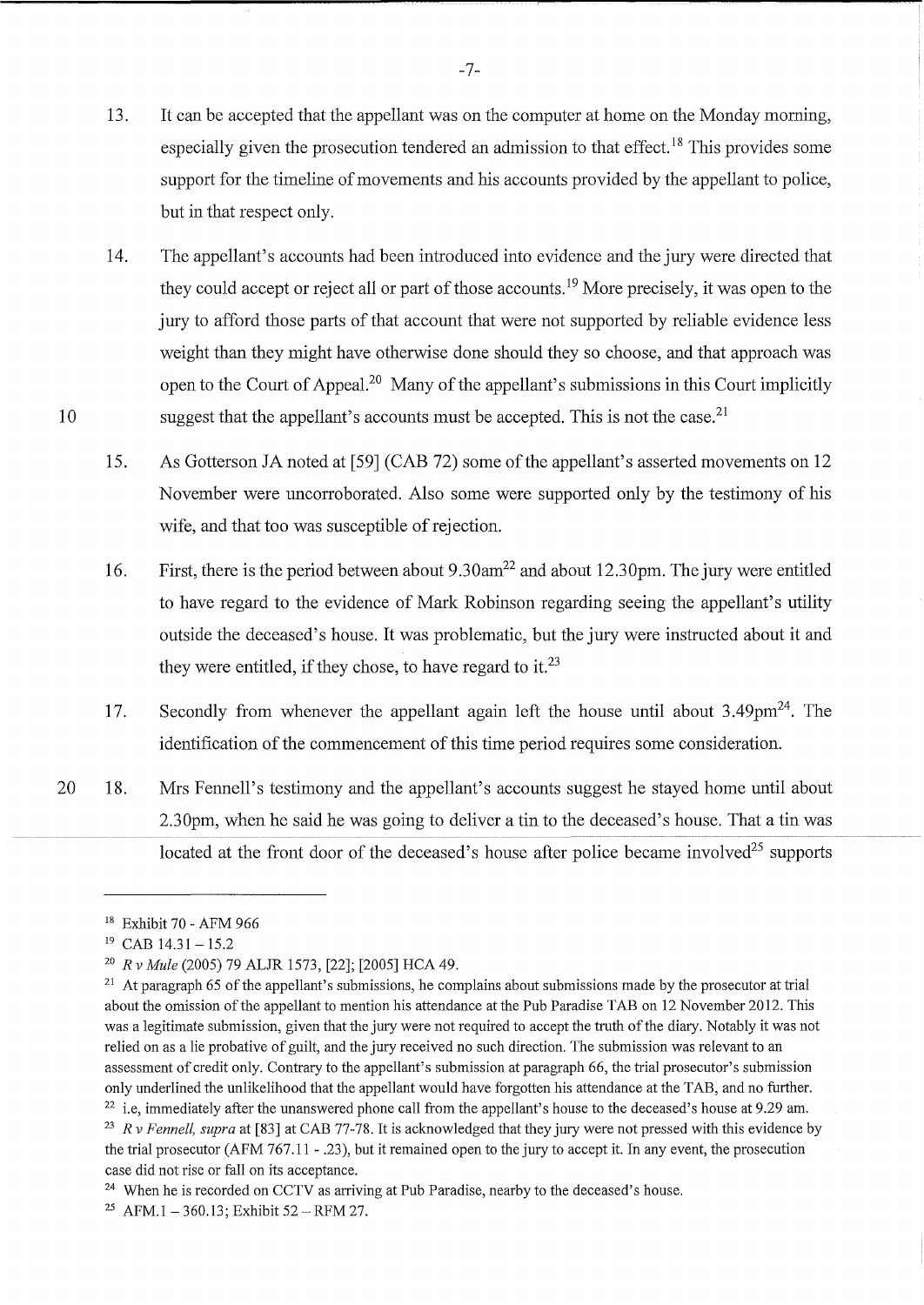that he attended the house, not necessarily when he did. Notably Mrs Bowen did not see a tin there shortly before 7.00am on 13 November 2012.<sup>26</sup>

- 19. Ms McKie's testimony suggests that this period started a little earlier, about 2.00pm. The appellant contends in his chronology at footnote [5] there were deficiencies in Ms McKie's testimony. Of note she testified to having seen only one person on the Island deliver *"junk mail"* who rode a *"little red bike ... like a postie used to use "*27. She described the person she saw on 12 November as the same person who attended the deceased's residence in the preceding 12 months daily, sometimes twice daily.<sup>28</sup> Although Ms McKie did not know that person's name, and had never spoken to him, the deceased had told her that *"he'd do her shopping and her banking and that for her and keep an eye on her* ... ".29 There is no evidence to suggest that this could be Mr Cornell or anyone else other than the appellant.
- 20. Her evidence was that Mr Dallas' house was between hers and the deceased but that *'from my bathroom window I had a clear view right down to [the deceased 's] front gate".* 30 While the appellant contends that the *"angle was unusual"* that was not the evidence. When pressed on her ability to see,31 she confirmed again that she could *"clearly see"* the red motorcycle which remained there for 20-30 minutes. It was open to the jury to accept the evidence of Ms McKie on this point notwithstanding other evidence suggesting that the appellant was at home at 2.00 pm. In that case, the jury may well have thought that a period of about 30 minutes was too long to knock on the door, realise that no-one was at home and leave the tin, and that something else happened during his attendance.
- 21. Thirdly, the jury could have considered that there was another unaccounted for period between about  $4.43 \text{pm}^{32}$  and whatever time they accepted the appellant arrived at Linda and Walter Crook's house.
- 22. Fourthly, it was open to the jury to accept that Ulla Doolan saw the appellant arrive at the deceased's house in his utility at about 6.00pm, and that what she thought was the same vehicle left about 7.30 pm.<sup>33</sup> That would require the rejection of Mrs Fennell's evidence about this period. It was open to do so. It was clear that Mrs Fennell's account was arrived

- 30 AFM 205.32.
- <sup>31</sup> AFM 210 by reference to exhibit 43.

20

<sup>26</sup> See footnote 14.

<sup>27</sup> AFM 204.7-.21.

<sup>28</sup> AFM 204.23-.37, 205.5-.21.

<sup>29</sup> AFM 204.33-.40

<sup>&</sup>lt;sup>32</sup> When the appellant is seen to leave Pub Paradise on the CCTV.

<sup>&</sup>lt;sup>33</sup> The actual evidence is in contrast to the appellant's submission at paragraph 34.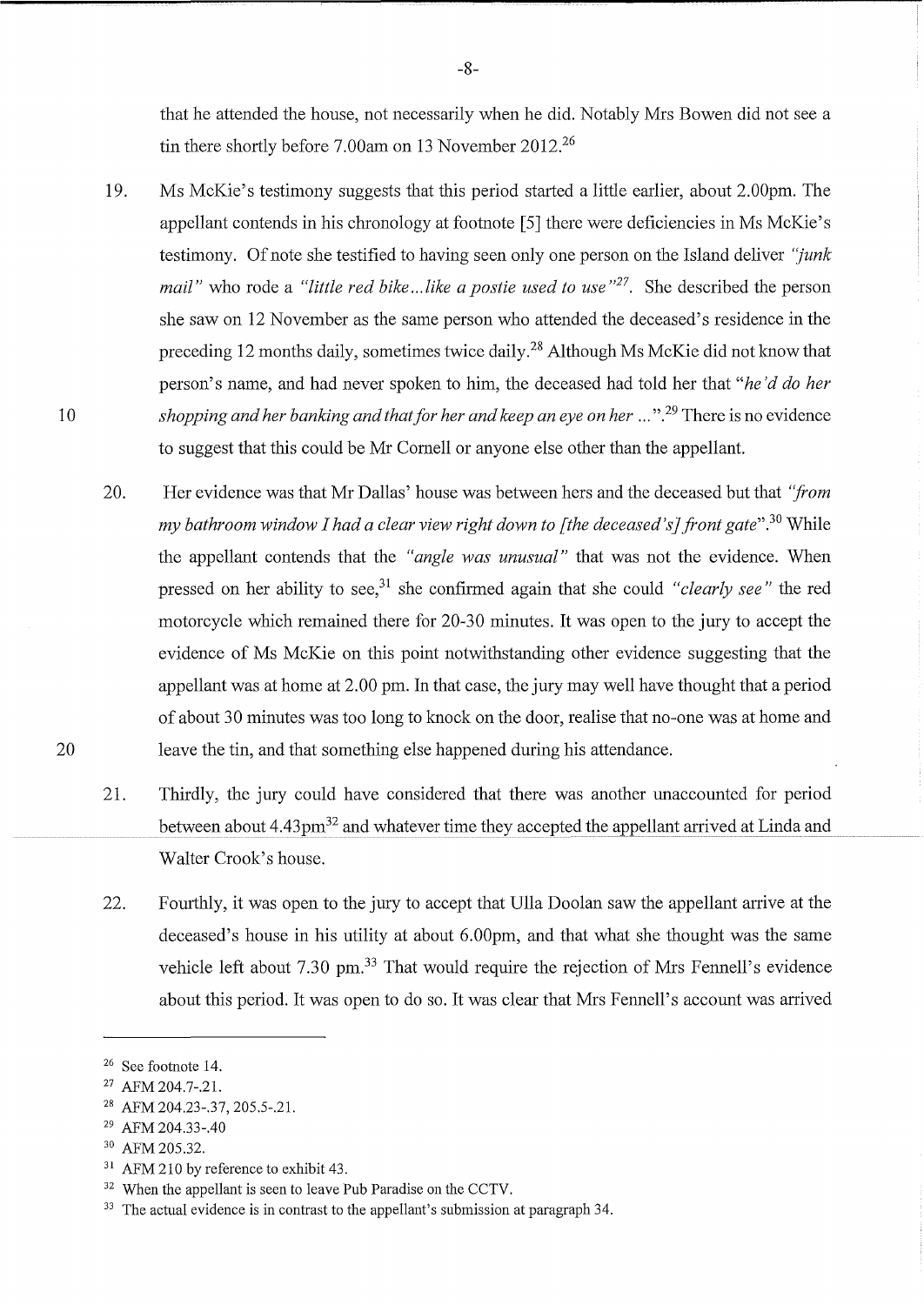at through a process of collaboration<sup>34</sup> with the appellant and the fact that Ms Doolan described seeing the distinctive marking on the back of the appellant's utility which she identified on Exhibit  $2^{35}$  Further reason to doubt the veracity of Mrs Fennell's evidence arises if the jury accepted the separate evidence of Walter Crook<sup>36</sup> and Emma Watson,<sup>37</sup> as they were entitled to do, that the tin was not used to keep cake or biscuits by the time of the death, but rather large amounts of cash, and the evidence of Ms McKie that the deceased had stopped baking for at least the previous 12 months.<sup>38</sup>

23. Contrary to the appellant's submission,<sup>39</sup> the Crown case theory did not limit itself to the time of death being between 2.00pm and 2.20 pm. Those time frames referred to by the appellant were raised simply as a possibility on the evidence. The trial prosecutor submitted that the jury would infer that the death occurred *"at least by 2. 53 or 4.14 in the afternoon".<sup>40</sup>* Even had it been so limited, the jury  $-$  and in turn the Court of Appeal  $-$  was not bound by how the prosecution conducted the case.<sup>41</sup> There were a number of periods of time that the appellant could conceivably have attended the house, both when the killing occurred as well as to search and/or clean the premises.

#### *Motive*

- 24. Evidence of the relationship between the deceased and the appellant was important to assist the jury to assess the probability of a fact in issue being proven or not.<sup>42</sup> The evidence termed as motive was led in this trial so that then jury could assess *"[t]he relations of the murdered*  ... *[person] to his [ or her* J *assailant, so far as they may reasonably be treated as explanatory of the conduct of the accused as charged in the indictment".* <sup>43</sup>
- 25. The prosecution contended that the appellant had stolen money from the deceased, namely the disputed amount of \$5000 from the otherwise properly conducted withdrawal of 2 November 2012.44 Gotterson JA at [86] (CAB 78) correctly described the asserted motive

20

<sup>&</sup>lt;sup>34</sup> On the appellant's own account she had assisted him to compile the timeline.

 $35$  AFM 218.19 - 220.10; Exhibit 2 - RFM 10-13.

<sup>36</sup>*R v Fennell, supra* at [40] at CAB 68.

<sup>37</sup>*ibid* 

<sup>38</sup>*R v Fennell, supra* at [39] at CAB 68.

<sup>39</sup> Appellant's submission at paragraph 32.

<sup>40</sup> AFM 764.37

<sup>41</sup>*Williams v Smith* (1960) 103 CLR 539, 545; *Stevens v The Queen* (2005) 227 CLR 319 per McHugh J at [29].

<sup>42</sup>*R v Heath* [1991] 2 Qd. R. 182,204.

<sup>43</sup>*R v Bond* [1996] 2 KB 389 at 401 cited in *The Queen v Baden-Clay, supra* at [67].

<sup>&</sup>lt;sup>44</sup> The appellant's contention at footnote 66 of the submission that the Crown position changed in relation to the previous withdrawal is not accepted, and is not borne out by the cited passage.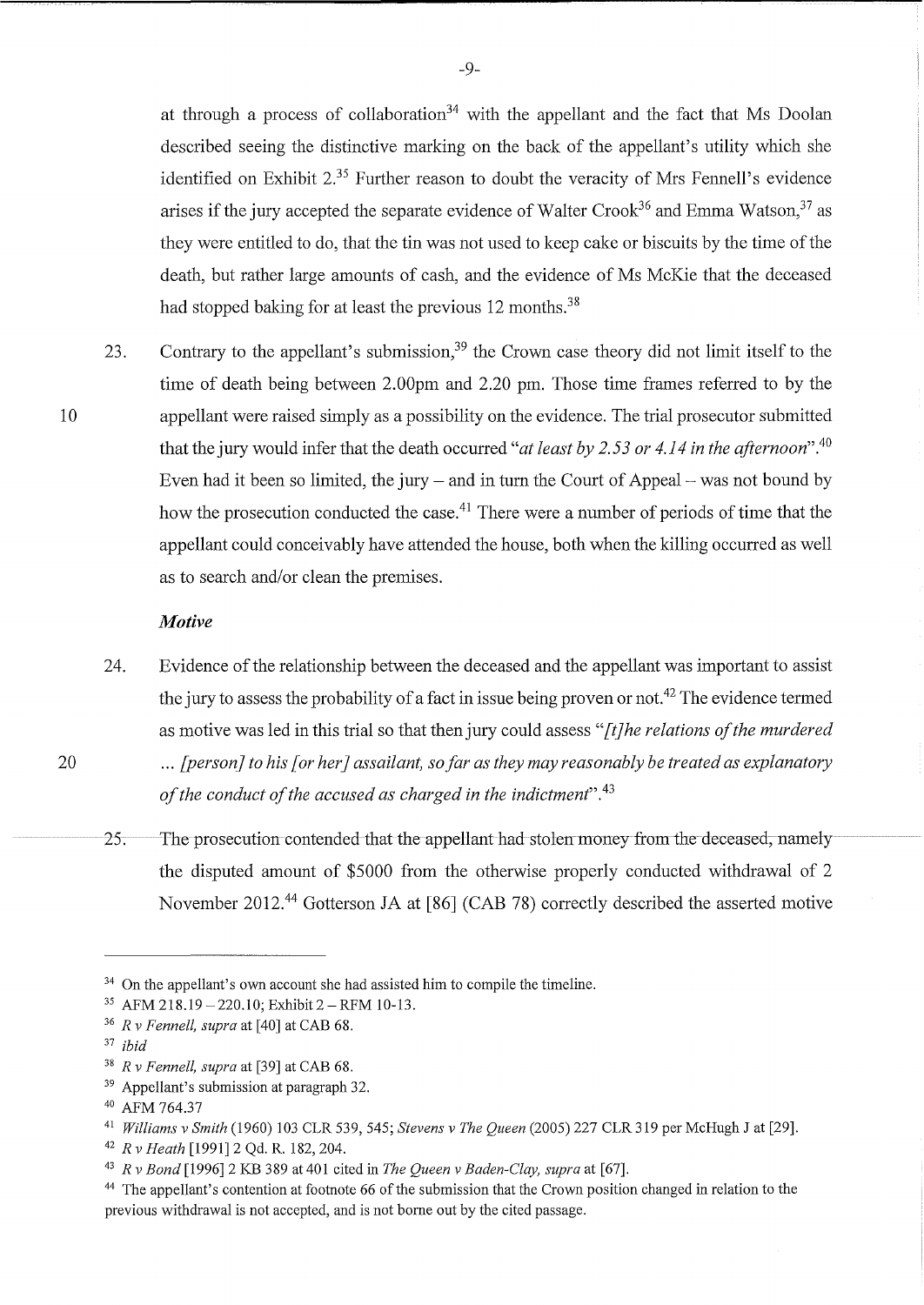as being the "risk that his theft would soon be discovered". The use of the term "at least *\$5 000"* is referable to the inferences to be drawn from the possession of the biscuit tin, referred to earlier, and the finding of the purse (see below).

- 26. The appellant was a heavy gambler who had meagre income. The combination of the CCTV stills<sup>45</sup> and the evidence of Ms Richardson demonstrated that in about 45 minutes on 12 November 2012 the appellant wagered \$1357.10, for a return of \$149.51. There is nothing to suggest that this level of gambling was unusual.46
- 27. While the forensic accounting evidence revealed only comparatively meagre amounts of 'unsourced' income between July 2010 and November  $2012^{47}$  it also demonstrated the appellant had modest financial means from verifiable sources. The appellant's sourced income would be unlikely to maintain his level of gambling, even in combination with the quantifiable unsourced income. His wife did not know he was a gambler, and he was keen to keep that fact from her.<sup>48</sup> The limitations of the financial evidence were clear, but did not render the evidence so weak as to be irrelevant, nor limit its relevance to that advanced by the appellant at [ 46] of his submissions. This evidence was capable of bearing the weight, and satisfying the purpose attributed to it by Gotterson JA at [110]-[112] (CAB 82).<sup>49</sup>
- 28. The forensic accounting evidence also demonstrated that, overall, the level of withdrawals closely followed the level of deposits into the various accounts, especially over the previous 12 months. 50 Other evidence established that if the appellant placed a winning bet that reaped more than about \$500, the proceeds would be credited to his EFTPOS account.<sup>51</sup> The analysis also showed that any TAB deposits were quickly withdrawn. 52 Notably there were no such deposits, and hence no such withdrawals, in November and December 2012.<sup>53</sup> Further, the analysis demonstrated that the combined Fennell accounts contained combined

10

 $45$  Exhibit 67 - RFM 45-71

<sup>46</sup>*R v Fennell, supra* at [75] at CAB 74; AFM 441.21-.44

<sup>47 \$10,833.50;</sup> Exhibit 87 -AFM 997.

<sup>48</sup>*R v Fennell, supra* at [22] at CAB 65. See also AFM 297.4-.14

<sup>49</sup> Although this body of evidence was not expressly relied upon by Gotterson JA when considering ground 1 below, (and it does not appear to have been argued as directly relevant to ground 1 below) the considerations are effectively imported by his finding at [86] that there was an evidential basis for concluding that the appellant had stolen money.  $50$  Exhibit 98 - AFM 1009.

<sup>51</sup>*R v Fennell, supra* at [75] at CAB 74.

<sup>52</sup> Exhibits 92 & 93 - AFM 1003 and 1004.

<sup>53</sup> *ibid*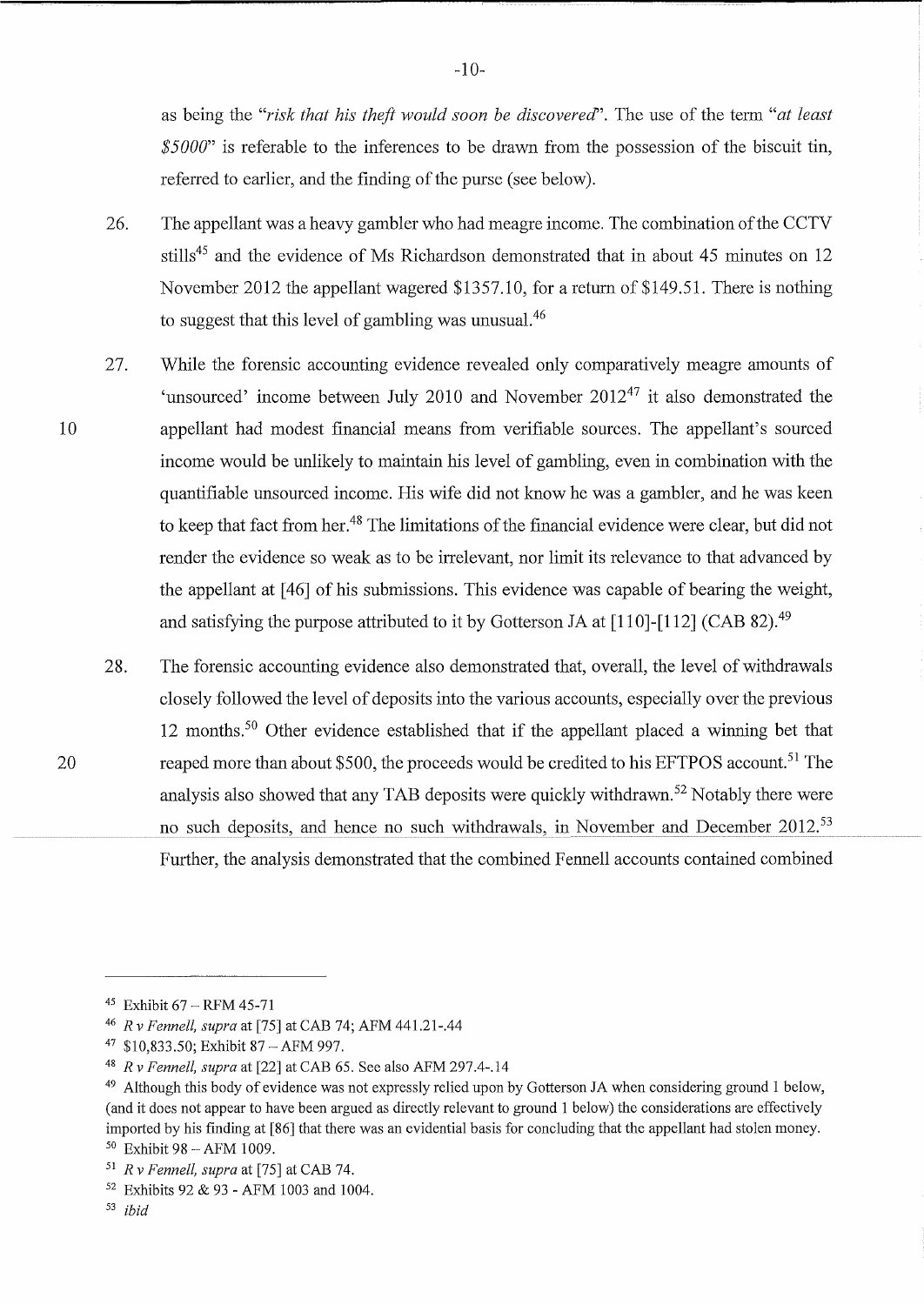accessible savings<sup>54</sup> of \$4770.93 as at 21 August 2012. By 12 November 2012 that had decreased to \$2731.27.<sup>55</sup>

- 29. The appellant submits that the analysis demonstrates that the family adjusted their spending as necessary and lived within their means. 56 Whether or not that be the case, it fails to take into account two potentially significant events that happened relatively shortly before the impugned transaction of 2 November 2012, namely
	- a. In August 2012 his sister told him that she would not lend him any more money.<sup>57</sup>
	- b. In the week of 22 October 2012 the appellant was told that a contract he held for the distribution of flyers for a local supermarket was to be terminated. It was worth about \$347 per week, and was terminated on Monday 5 November 2012.<sup>58</sup>
- 30. The appellant correctly notes that the appellant financially benefitted from other contracts. Regardless, the loss of \$347 per week from what was clearly a relatively meagre income had to hurt the family's financial position,<sup>59</sup> and hence impact his surreptitious gambling. His sister was no longer a potential source of relief. His wife did not know he was gambling, and he was keen to keep that from her. There was evidence that the deceased had said a few months before her death that she had lent the appellant \$5000. He denied it.<sup>60</sup> Nonetheless there was evidence from which a jury could conclude that the appellant was financially stressed, and would be more so if he continued to gamble, as he did.
- 20 31. Contrary to the appellant's submission,  $61$  Gotterson JA did not understand the forensic financial analysis to establish a general absence of financial resources. The references at [24] (CAB 65) and [111] (CAB 82) demonstrated that his Honour was alive to the fact that there were financial resources available, but found that they could be understood by a jury to be such that they were unable to support the appellant's level of gambling. That is, the gambling could not be sustained by verifiable sources of income. It was open to conclude that the relatively meagre amount of unsourced income was also insufficient.

10

-11-

<sup>&</sup>lt;sup>54</sup> That is, not including the payments in advance on the home loan.

<sup>55</sup> Exhibit 102-AFM 1013.

<sup>56</sup> Appellant's submissions at paragraph 51.

 $57$  AFM 283.26 -284.37. It is not suggested the appellant was borrowing from his sister to fund his gambling.

<sup>58</sup>*R* v *Fennell, supra* at [22] at CAB 65; AFM 661.16 - 662.20.

<sup>59</sup> Note for example the balances of the Fennell Business Account in Exhibit 102 at AFM 1013.

 $60$  AFM 381.9-.27<br> $61$  See paragraphs 72 and 73.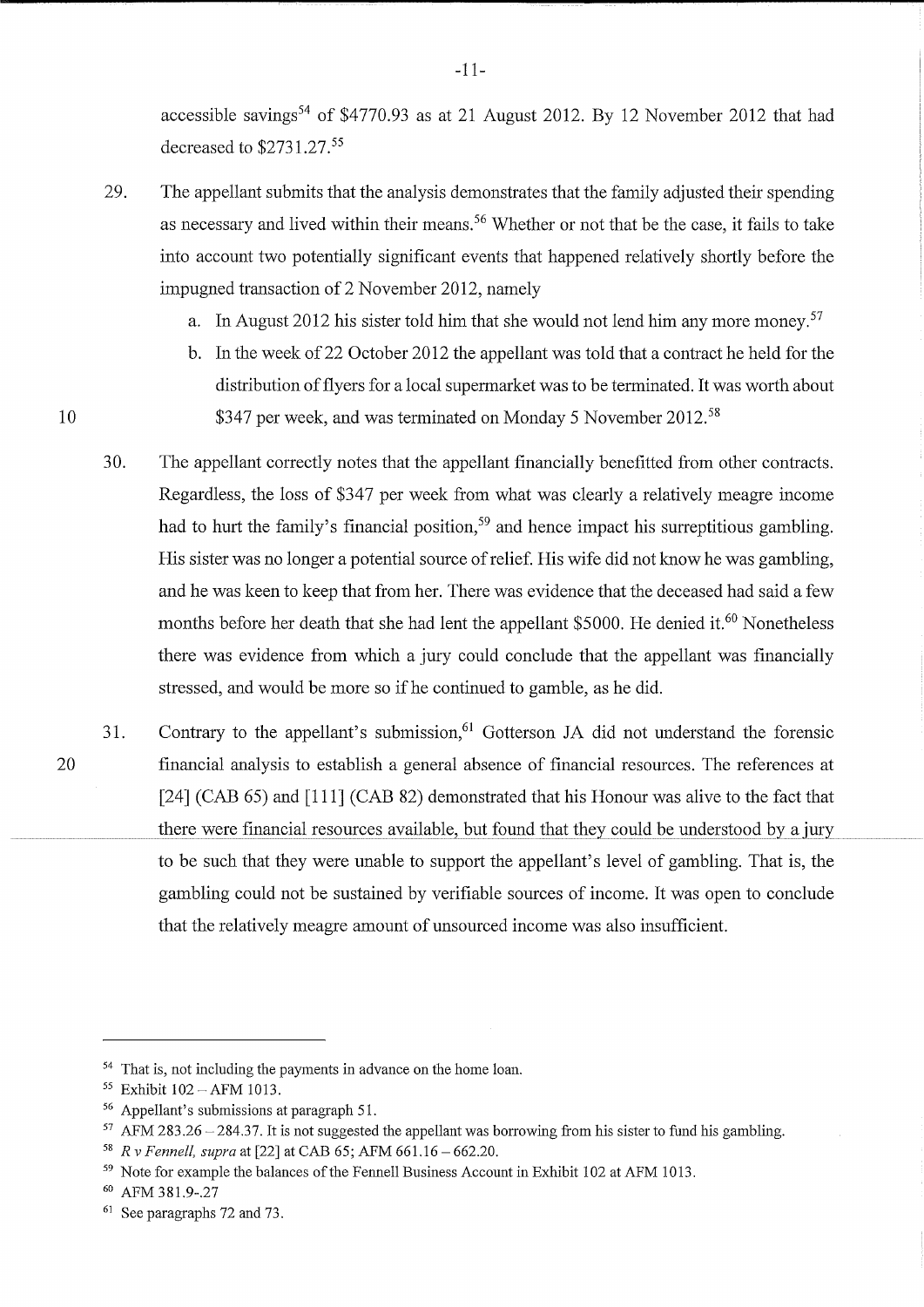- 32. The sum of \$8000 as a withdrawal was unusual given that on most occasions during the financial analysis period the amount was about \$3000.62 There was nothing in the evidence to directly explain why this amount was required. $63$  The handwriting analysis was inconclusive but consistent with an alteration from the usual amount of \$3000 to \$8000. It was well open to the jury to conclude that he needed another source of money to sustain his gambling, and that he stole from the deceased. 64
- 33. The evidence overall established that the deceased carefully monitored her expenditure. The bank statements located at her residence<sup>65</sup> included every statement between May 2010 and August 2012. Curiously the statements for September 2012 and October 2012 were not there. Referring to that curiosity did not mean that the Crown case changed mid-trial as to what was alleged to have been stolen. Rather the purpose was to highlight that it was open to conclude that it may have indicated a targeted theft rather than a random burglary.<sup>66</sup>
- 34. Many of them had hand written notations, suggesting the deceased paid a close interest in her financial affairs.<sup>67</sup> She had at some time, apparently shortly prior to her death, spoken to her daughter about some \$200 or \$300 that had gone missing, and said that she was going to speak to the appellant about it for him to *"sort it out for her".* 68 A couple of weeks prior to her passing she spoke to a neighbour about \$4000 that she at that she said was missing.<sup>69</sup> Whether she was referring to the same to sums of money does not matter. Whether she confronted the appellant about the missing money or raised it in a non-accusatory manner, the risk of him also being confronted about the \$5000 discrepancy was obvious, eventually if not presently. He must have been aware that she was likely to discover the discrepancy. He had no obvious way of making it up from his own meagre savings to rectify the situation and deflect suspicion.<sup>70</sup> It justified the finding by Gotterson at [86] (CAB 78).

<sup>62</sup>*R* v *Fennell, supra* at [23] and footnote 18 at CAB 65; Exhibit 100 -AFM 1011.

 $63$  The appellant has suggested an explanation at paragraph 56 of his submissions. This could properly have been discounted by the jury given that Ms McKie saw a discussion with apparent tradesmen after the \$800 was withdrawn. <sup>64</sup>*R v Fennell, supra* at [112] at CAB 82. Again, although this body of evidence was not expressly relied upon by Gotterson JA when considering ground 1 below, the considerations are effectively imported by his finding at [86] that there was an evidential basis for concluding that the appellant had stolen money.

<sup>65</sup> Exhibits 103 and 104 -AFM 1014 - 1078

<sup>66</sup>*cf* appellant's submissions at paragraph 41.

 $67$  Also, a few days before she died, the deceased contacted the supermarket and said that she no longer got receipts for her groceries and complained about the cost of her groceries. It was discovered the appellant was putting her order through on his loyalty points card  $-$  AFM 418.29  $-$  419.3.

<sup>68</sup> AFM 966

 $69$  AFM 408.46 - 409.17

<sup>&</sup>lt;sup>70</sup> Although the Fennells were in advance on their home loan repayments by \$4578.65, there was no facility to access that money - see annotation on bank statement - Exhibit 103 - AFM 1014.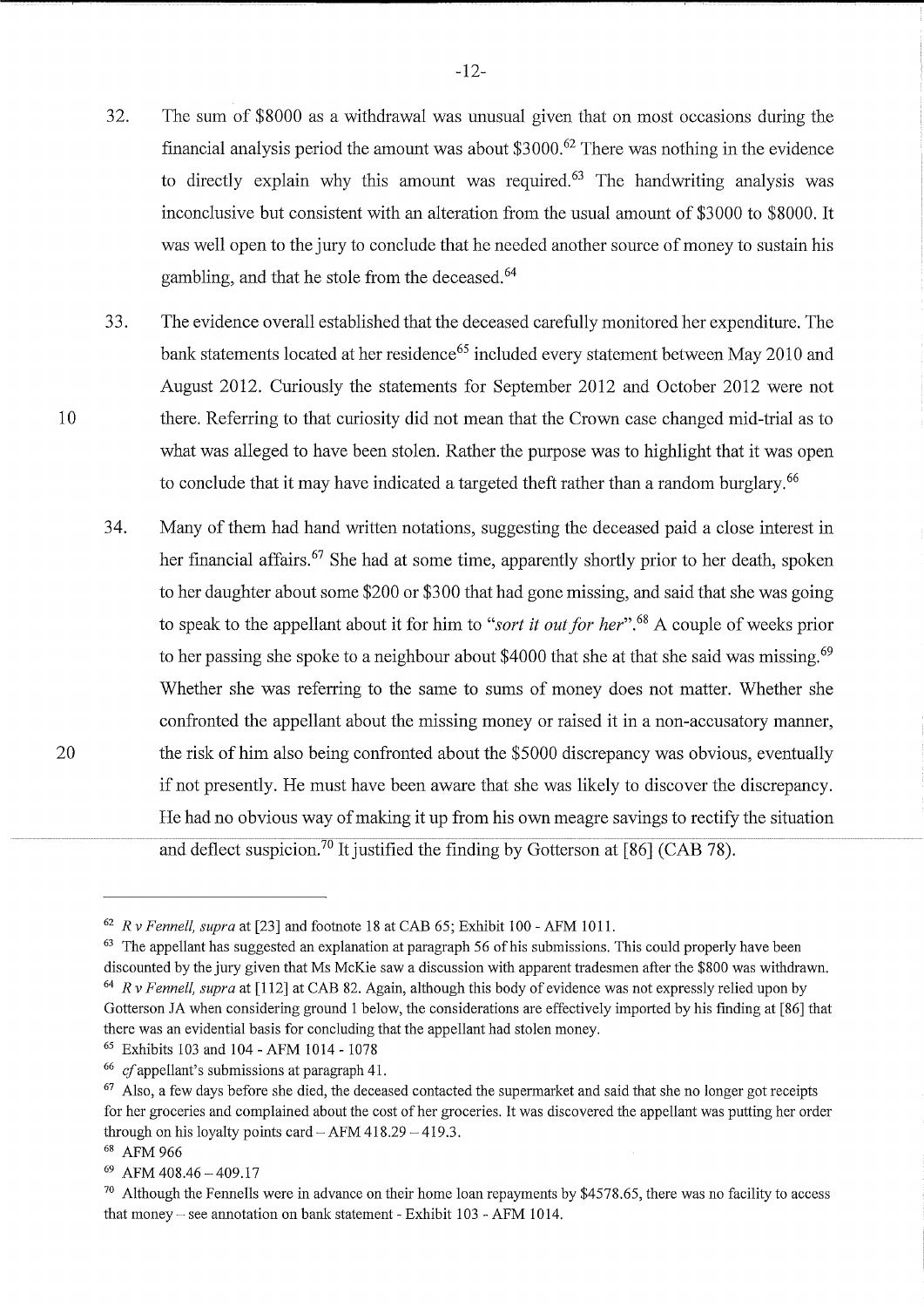35. It is accepted that Gotterson JA erred at [19] (CAB 64) when summarizing the Crown case and stating that the appellant had claimed that he had taken some of the \$8000 to the deceased's daughter. The remainder of the paragraph is accurate and the error is of no consequence. It was made during a factual summary of the prosecution case and not in the consideration of the ground of appeal, it does not detract in any way from the conclusion at [86] (CAB 78) that there was evidence that the appellant had stolen at least \$5000 from the deceased and it was not relied on as a lie probative of guilt.<sup>71</sup>

# *Other features of the evidence that pointed to or were consistent with the appellant's involvement in the killing.*

- 10 36. On 10 November, 2012 at about 1:30pm a blue toiletries bag, subsequently identified as the deceased's,72 was found at Thompson's Point. The area is covered by scrub and mangrove and can properly be described as "out of the way". 73 It is considerably closer to the appellant's home than the deceased's.<sup>74</sup>
	- 37. The bag was weighed down by a rock and also held a white Westpac banking folder and banking documents relating to, *inter alia,* the first three of the five withdrawals conducted by the appellant on the deceased's account. 75 Mrs Fennell testified that the appellant had the folder prior to his going to the bank on 02 November  $2012^{76}$ . There was no evidence that it was seen again before being found there on 10 November 2012.
	- 38. On 15 November 2012 and only a matter of metres from where the toiletries bag had been found, police found a Translink folder containing cards in the deceased's name,  $77$  a purse,  $78$ and a hammer. According to Emma Watson, the toiletries bag and the purse were the deceased's. She said her grandmother used the purse in 2012 "*quite a lot for money*".<sup>79</sup>
		- 39. The prosecution case was that hammer belonged to Mr Matheson and had been lent to the appellant but never returned. The circumstances by which they came to recognize the hammer are outlined in the appellant's submission, and need not be repeated.

<sup>71</sup>*cf* appellant's submission at paragraph 70.

 $72$  AFM 402.41-.46. Although the witness identified the item from exhibit 64, it is the same item as is in Exhibits 13 and 14 -RFM 21 and 23.

<sup>73</sup> Exhibits 1, 71 & 72-RFM 7, 73 & 75.

<sup>74</sup>Exhibit 1 - RFM 7.

<sup>&</sup>lt;sup>75</sup> Exhibits 13, 14 and  $57 - RFM$  21, 23 and 51-43.

<sup>76</sup>*R* v *Fennell, supra* at [85] and footnote 140 at CAB 78.

 $77$  Exhibits 56 and 73 - RFM 29 and 77.

<sup>78</sup> Exhibit 74 - RFM 79.

<sup>79</sup> AFM 402.40-.46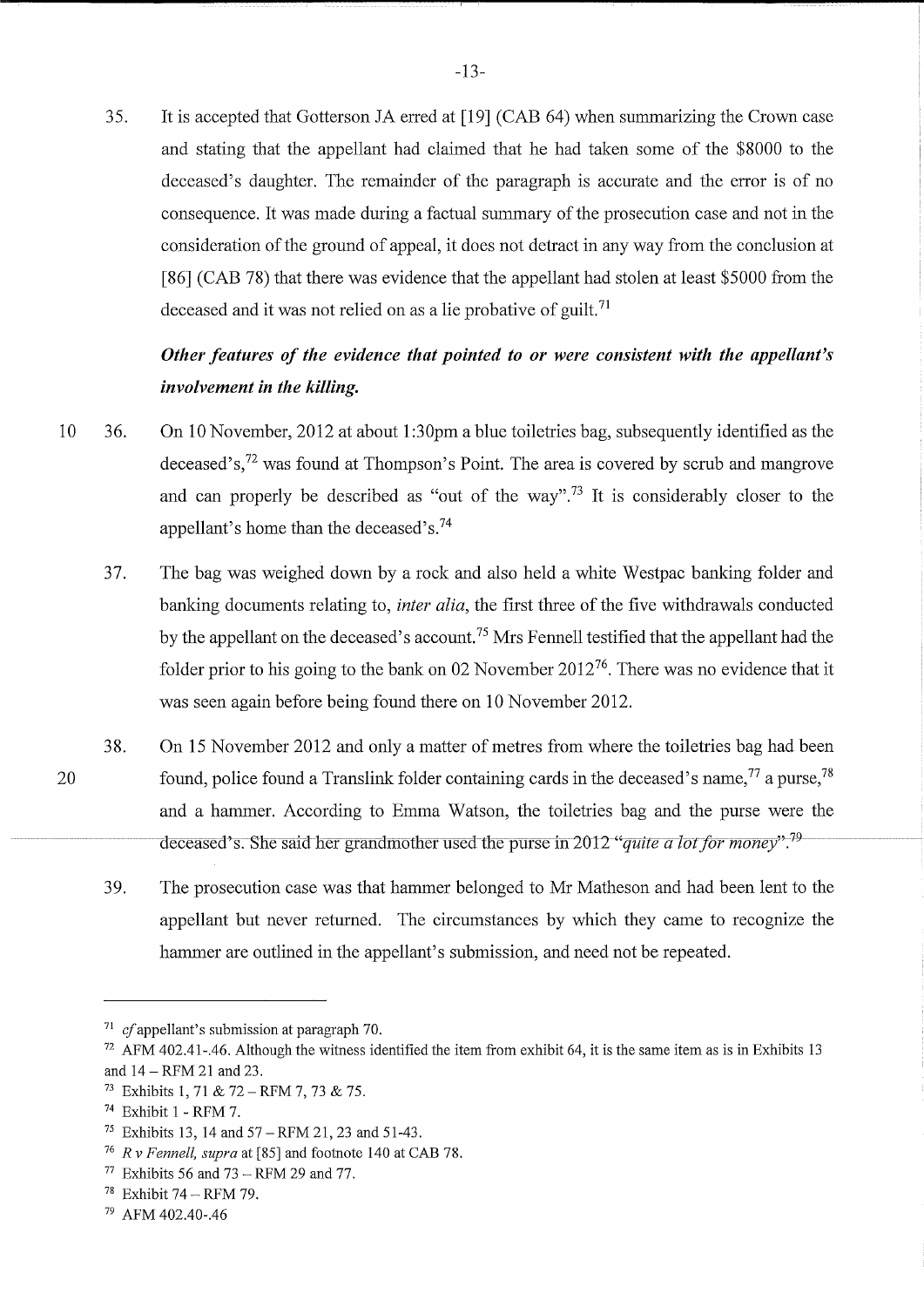- 40. There were a number of aspects of the identification of the hammer which were consistent as between each of Mr and Mrs Matheson.
	- a. Each recognized the hammer from a paint mark on the hammer head.<sup>80</sup>
	- b. Each were consistent in their recollection that it had been bought in about 1994 or 199581 and it held some sentimental value, having been purchased for Mr Matheson by his wife and children in South Australia.
	- c. Although each differed as to when it was lent to the appellant, each were consistent with their recollection that it was lent to him in the course of Mr Matheson helping the appellant with repairs of a trailer.<sup>82</sup> Notably, Mrs Matheson volunteered that she was not very good with dates. 83
	- d. Although each differed as to how various other marks on the hammer were caused, they were consistent in their recognition of these marks being on the hammer that had been lent to the appellant.
- 41. The Mathesons had differing recollections about what was said on the news broadcast in which the hammer was displayed, and what was said between them at that time. None of that necessarily detracts from the identification evidence. In particular, the fact that Mr Matheson does not recall his wife suggesting to him that it was his hammer before he identified it himself suggests that, even if it was said, he did not hear it and identified it independently of his wife's input. Neither witness was challenged on the basis of their evidence having been tainted by the other, nor that it was the result of collaboration, and so any suggestion now made to that effect<sup>84</sup> has a limited evidential basis.
- 42. The appellant contends that Mr Matheson's inability to identify other tools of his detracts from his identification of the hammer. It is of note that when challenged at trial about this Mr Matheson stated<sup>85</sup> that he *"used to buy cold chisels by the dozen...because you broke them all the time and just throw them away.* " Thus there was a plausible reason for him to recognise a hammer he owned for more than a decade and which held sentimental value in contrast to his inability to identify other tools of his. 86

20

-14-

 $80$  AFM 593.42-594.6, 601.9-.25, 607.22-.24. Gotterson JA referred only to the evidence of Mr Matheson on this topic  $-Rv$  *Fennell, supra* at [65] at CAB 73.

<sup>81</sup> AFM 594.9; AFM 606.21

<sup>82</sup> AFM 588.11-.16; AFM 609.17-.21

<sup>83</sup> AFM 613.18

<sup>84</sup> For example, appellant's submissions at paragraph 19.

<sup>85</sup> AFM 594.41-.46

<sup>86</sup> *R v Fennell, supra* at [63] at CAB 72.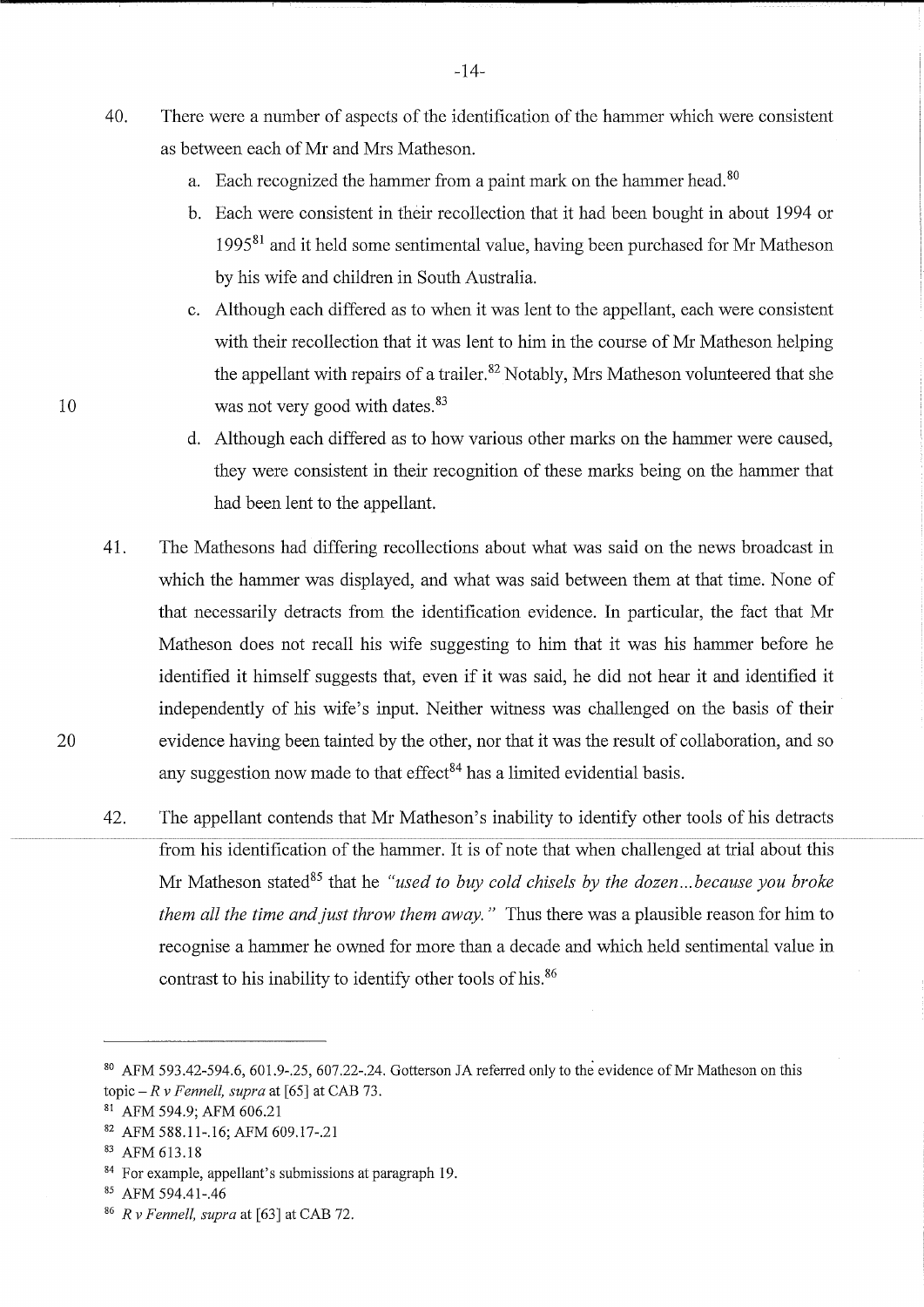- 43. Mr Matheson gave detailed evidence about the hammer such that it had, as Gotterson JA said, *"an appealing practicality to it*".<sup>87</sup> Although only expressly referring to the Mr Matheson's identification evidence at [84] (CAB 78), his Honour was cognisant of Mrs Matheson's testimony and the submissions concerning the inconsistency between the two witnesses impacting on the identification of the hammer.<sup>88</sup>
- 44. The *obiter* by Kirby A-CJ in  $R \vee Clout^{89}$  is directly concerned with appropriate trial directions. So, it assumes the admissibility of the evidence.<sup>90</sup> The dissenting judgment does not contain a prescriptive list of matters that must be considered by every jury. The need for the directions must be evaluated in the context of the other evidence and any submissions by Counsel.
- 45. It is accepted that, subject to the observations above, the matters listed by Kirby A-CJ in *Clout* may on occasion be relevant to an assessment by an appellate court of the sufficiency and quality of the evidence.<sup>91</sup> They are well known to the appellate courts, and in this case were sufficiently mentioned below to permit the conclusion that they were properly considered. 92
- 46. This trial was conducted on the basis that the identification of the hammer was an important part of the prosecution case, however it was not an indispensable link.<sup>93</sup> The jury received standard circumstantial evidence directions,<sup>94</sup> as well as specific directions concerning the evidence of identification of the hammer, the fact that Mr and Mrs Matheson were not united in their recollection on some matters and the need for special caution before convicting in reliance on that evidence.<sup>95</sup> Gotterson JA was alive to the fact those directions had been given. <sup>96</sup> The nature of those directions had been the subject of submissions before the summing-up,  $97$  and no re- directions were sought.

<sup>&</sup>lt;sup>87</sup> R v Fennell, supra at [84] at CAB 78.<br><sup>88</sup> See R v Fennell, supra at [66]-[69] at CAB 73 (including the footnotes referring to the directions on the identification) and [127] at CAB 84.<br><sup>89</sup> (1995) 41 NSWLR 312, 321.

<sup>9</sup> ° For reinforcement of that proposition see the observations of Reydon Jin *Evans v The Queen* (2007) 235 CLR 521

at 163, esp footnote 146. 91 *SKA v The Queen* (2011) 243 CLR 400, [22]-[24].

<sup>&</sup>lt;sup>92</sup> R v Fennell, supra at [44]-[46], [63]-[69], [84] & [127] at CAB 69-70, 78 & 84.<br><sup>93</sup> Shepherd v The Queen (1990) 170 CLR 573 per Dawson J at 579, Toohey and Gaudron JJ agreeing at 586.<br><sup>94</sup> CAB 11.11-.19; CAB 16.31 –

 $95$  CAB 21.17 - 22.16

<sup>&</sup>lt;sup>96</sup> See footnote 88.

<sup>97</sup> AFM 725.22-.40; AFM 733.6 & .19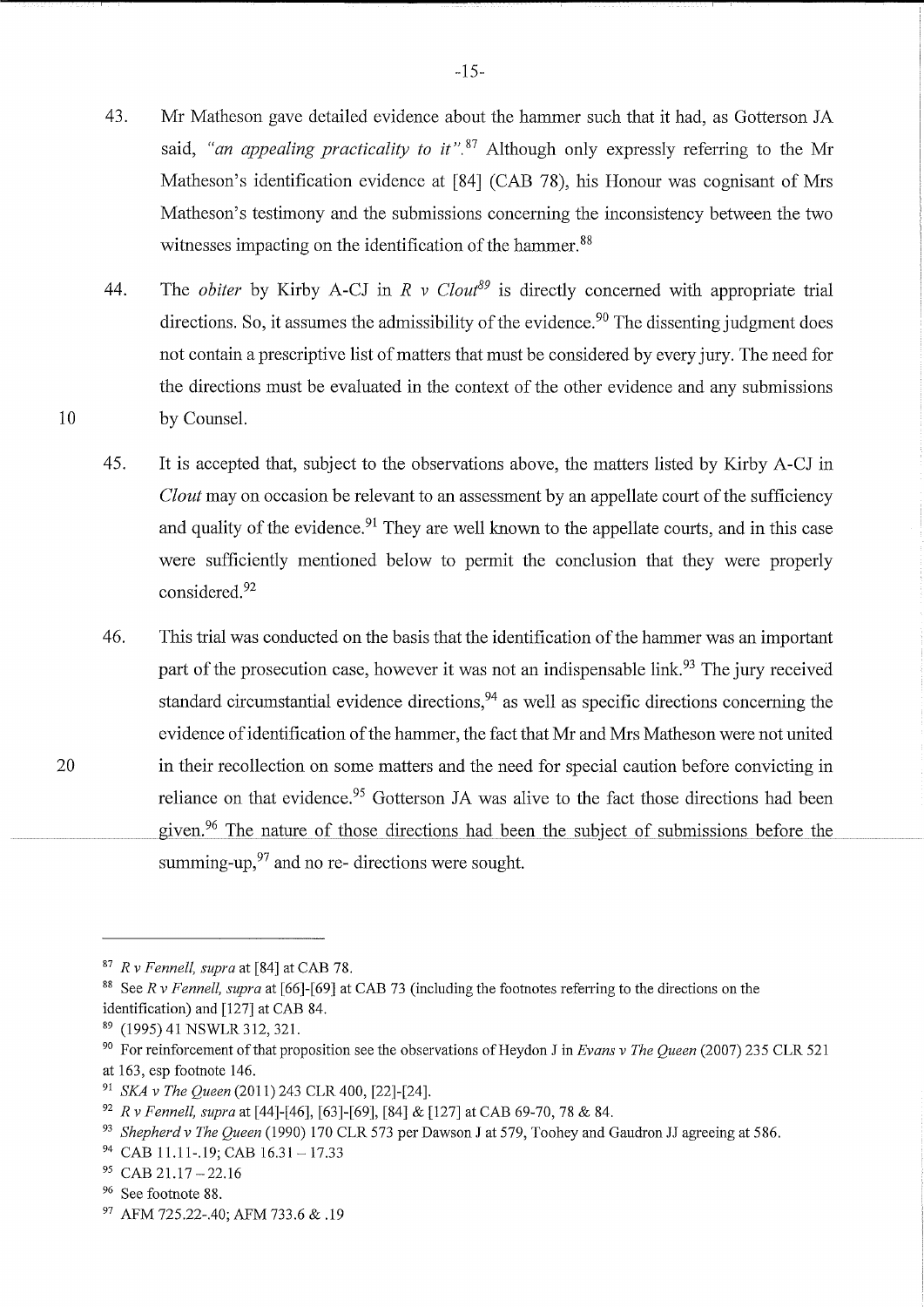- 47. It was not then and it is still not asserted that the evidence required a "link in the chain" direction. While the appellant contends that the impugned hammer was vital to the prosecution case and it was, he says, the impetus for the appellant being charged, there is simply no evidence of this. It is clear that the police investigation was substantial and protracted. There was a period of 40 days between the Mathesons' identification of the hammer from photos (as opposed to on the news broadcast) and the arrest of the appellant.<sup>98</sup> With respect, the inference drawn by the appellant is speculative.
- 48. The appellant contends that as the dangers identified as requiring a warning as suggested by Kirby A-CJ in *Clout* were not considered an error has occurred.<sup>99</sup> First, this complaint was not raised below to the level that it is now raised<sup>100</sup> and *Clout* was not then cited to support the appellant's submissions.<sup>101</sup> As a matter of policy, this Court will ordinarily only entertain points taken for the first time if there are exceptional reasons to do so.<sup>102</sup> Further, the ground of appeal before this Court alleges error. It cannot be an error if the Court of Appeal did not take into account matters that were not urged on it.<sup>103</sup>
- 49. Secondly, this appeal does not require a consideration of the directions to the jury. It requires an analysis of the Court of Appeal's independent assessment of the sufficiency of the whole of the circumstantial case to assess whether the evidence was sufficient to support a conviction. It is accepted that as part of that assessment the Court of Appeal was required to consider the sufficiency and quality of the evidence, and that some of the complaints made by the appellant are relevant to that consideration, but the Court of Appeal is entitled to expect that cogent arguments will be placed before it for its consideration.
- 50. The appellant was represented below by senior Counsel experienced in the criminal jurisdiction who, it can be inferred given the meticulous argument presented in the Court of Appeal, made several conscious decisions as to how the argument below should be framed. Should an intermediate appellate Court happen to identify matters that were not placed before it, then they must be considered and dealt with. Otherwise, the Court cannot be expected to conduct its own meticulous assay of the material in an effort to find that which

<sup>98</sup> See appellant's chronology.

<sup>99</sup> Appellant's submissions at paragraph 23.

<sup>&</sup>lt;sup>100</sup> The appellant's submissions below were summarised at [63]-[64] and [67] – [69] (CAB 72 and 73)

<sup>&</sup>lt;sup>101</sup> It is notable that the appellant has never contended that the summary of the submissions recited by Gotterson JA at [63]-[69] - CAB 72-73 failed to understand the submission which was made.

<sup>102</sup>*Crampton v The Queen* (2000) 206 CLR 161, [10], [14]-[19], [122].

<sup>103</sup>*Dhanhoa v The Queen* (2003) 217 CLR 1 per McHugh and Gummow JJ at [38] and [49].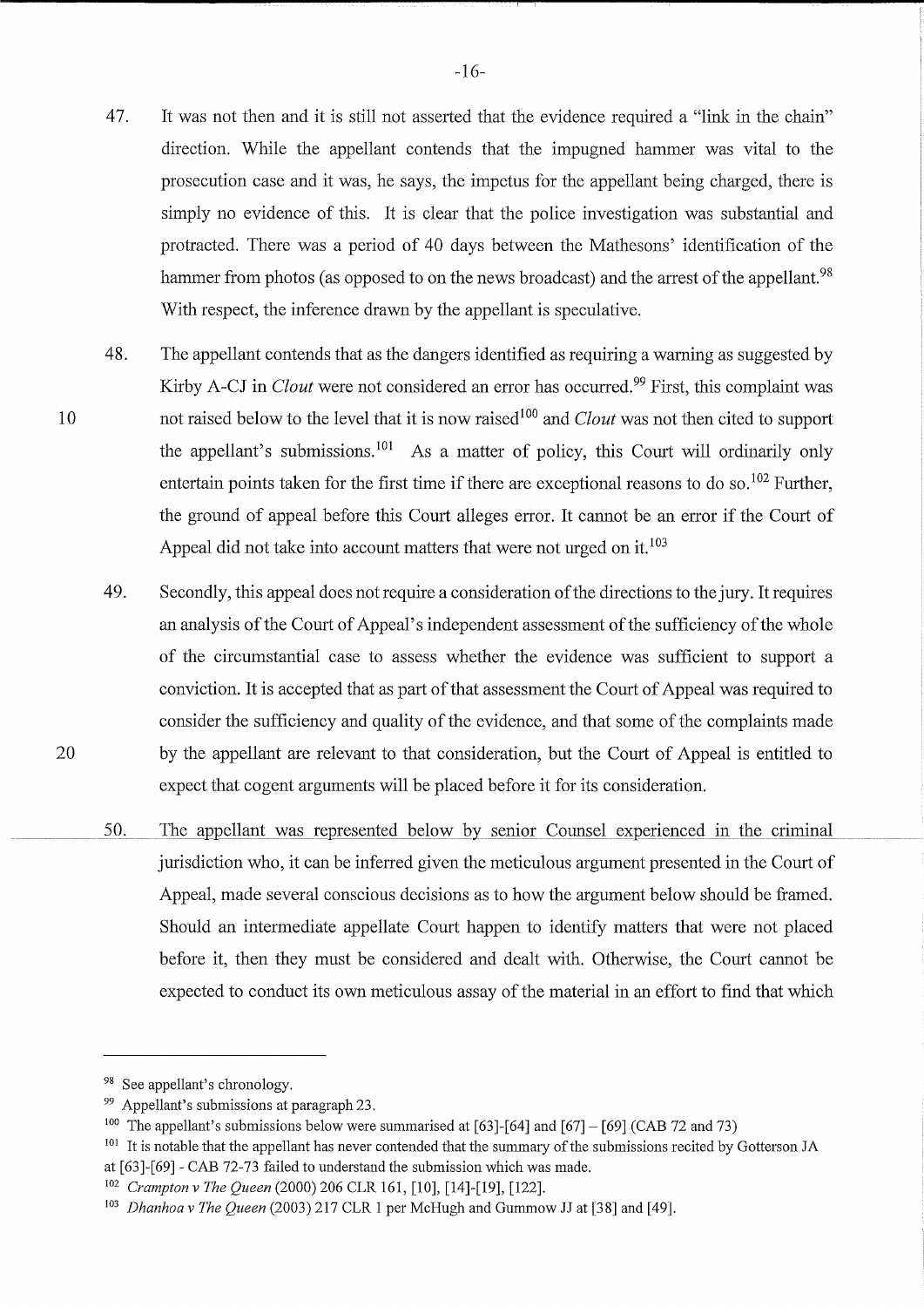Queens Counsel did not consider necessary or appropriate to rely upon. To do so would risk the Court going behind Counsel's instructions, which are not known in this case and would run counter to the recognition that trials (and appeals) are an adversarial process and generally speaking defendants (and appellants) are bound by Counsel's conduct and decisions. <sup>104</sup>

51. The combined effect of a number of aspects of the evidence were compelling in the prosecution case. There were circumstances which evidenced a commonality of location between the toiletries bag<sup>105</sup> (the folder in which the appellant possessed as recently as 10 days before the killing), the Translink wallet, the purse  $106$  and a weapon which was consistent with that used to kill the deceased. The banking folder and the hammer could be linked to the appellant and were found in the same out of the way location suggesting a commonality of person who left them there.<sup>107</sup> Those circumstances lent weight to the proposition that the hammer was the murder weapon. That the documents were financial based and dominantly concerning the withdrawals circumstantially provided a context as to why the hammer was also there. To be added to that are the areas of evidence referred to above as evidence going to opportunity and motive.

52. Linking the appellant to the hammer was not an essential step before the jury could convict. Put another way, it did not matter whether it was Mr Matheson's hammer or someone else's. The co-location of a hammer with an item (the banking folder) that could be recently linked to the appellant together with other circumstances was sufficient to permit a conclusion of guilt of the murder.

53. In the circumstances of this case it was incumbent on the prosecution to exclude as reasonable a possibility that some other person was responsible for the murder. It is noted by the appellant that a number of people knew that the deceased kept cash at the house and one, who rode a "postie bike" similar to the appellant's, was the author of a partial DNA profile located on the toiletries bag. <sup>108</sup>

20

<sup>104</sup>*TKWJ v The Queen* (2002) 212 CLR 124; *Crampton v The Queen, supra* esp. per Gleeson CJ at [17] - [19].

<sup>105</sup> Which was necessarily stolen before the killing.

 $106$  It cannot be known whether these, individually or together, were stolen before the killing.

<sup>107</sup>*R v Fennell, supra* at [85] at CAB 78.

<sup>108</sup> Scott Cornell, who had died by the time of trial. The appellant has also hinted at the possibility of Ms Uzzell being a possible suspect - see appellant's submissions at paragraphs 10 and 31. It is notable that not only was Ms Uzzell not cross-examined about how her partial DNA could have gotten onto the toiletries bag (assuming it was hers), it was never suggested to her that she was responsible for the death. This cannot be assumed to be a minor omission in cross-examination that can now be overlooked or excused.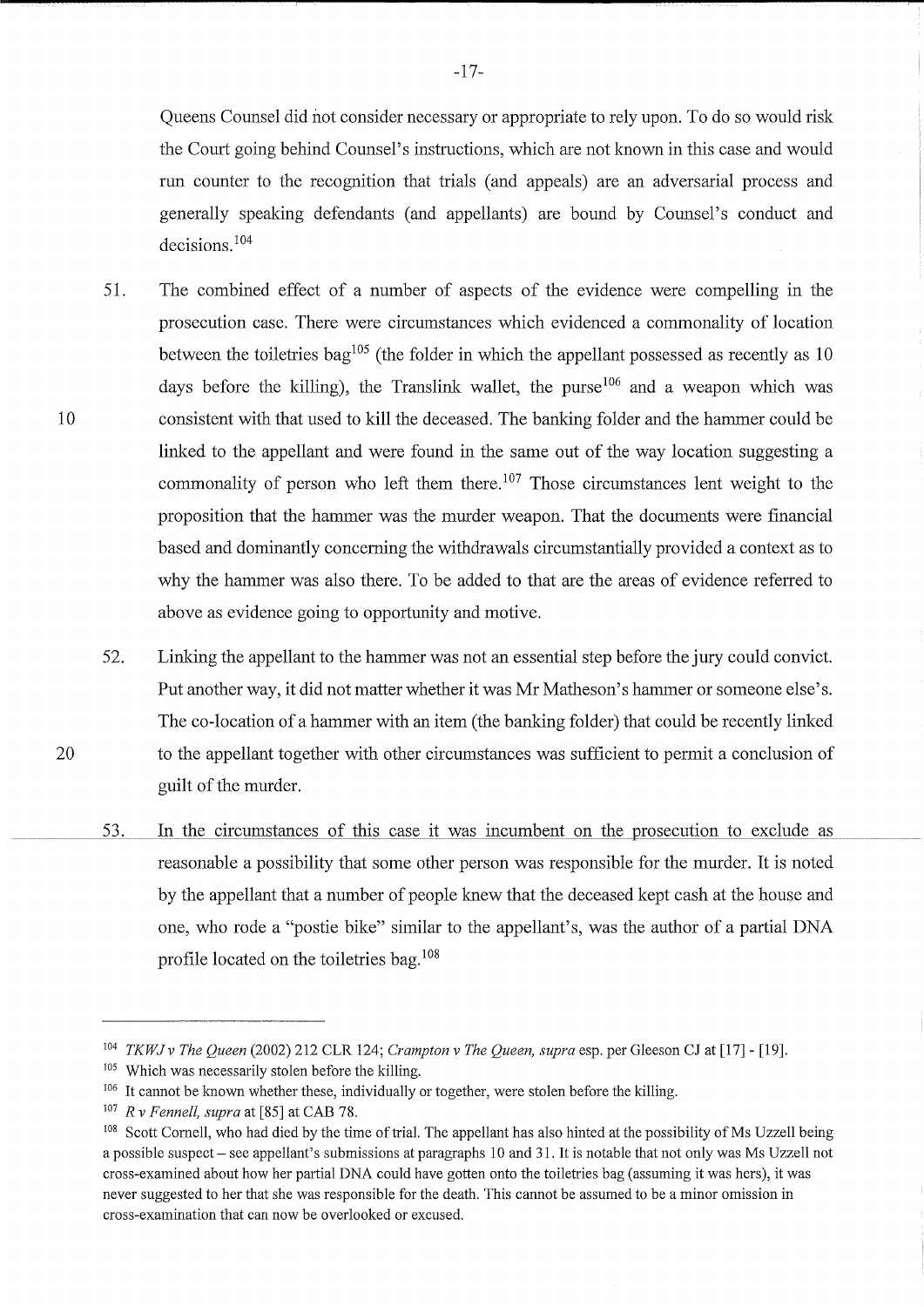- 54. Gotterson JA explained why he was satisfied that the alternative hypothesis consistent with innocence was not reasonable at [89] (CAB 78). His Honour's reasoning is sound and is adopted by the respondent. The references to a "burglar" and the like must be understood to be referring to someone other than the appellant; a random burglary. His Honour's reasoning must also be seen in light of earlier references, including the summary of the appellant's submissions at [52]-[57] (CAB 70-71) and his Honour's discounting of some propositions at [58] (CAB 71).
- 55. The following observations are also relevant on the issue of excluding as reasonable a hypothesis that someone other than the appellant was responsible:
	- a. The absence of evidence of a forced entry or rummaging of drawers  $109$  suggests that the killer had access to the house and was familiar with inside the house.
	- b. The appellant visited the deceased "on almost a daily basis"<sup> $110$ </sup> over about the preceding  $12$  months,<sup>111</sup> he was familiar with the house, had performed odd jobs around it and was acquainted with the deceased's habits.<sup>112</sup>
	- c. The locating, removal, opening and assumed sorting through of a small suitcase that the deceased referred to as her "storm bag"<sup> $113$ </sup> suggests an intimate knowledge of places where significant sums of money might be kept.
	- d. By the appellant's own admission, he was familiar with the suitcase that Emma Watson referred to as the "storm bag".<sup>114</sup>
	- e. There was no suggestion that any other person who could remotely be considered as a suspect had anywhere near the same degree of access and familiarity.
	- f. Notwithstanding the frequency of attendance of the appellant at the deceased's house, there was only one identifiable fingerprint attributable to the appellant, and only 10 were located that were considered identifiable over a 3 day examination.<sup>115</sup> It is suggestive, although admittedly not strongly, that whoever killed the deceased had time to clean up, either at the time of the killing or later. Given the gaps identified

<sup>109</sup>*R* v *Fennell, supra* at [89] at CAB 78; McDougall at AFM 56.37-.45; Strang at AFM 121.16-.26; Emma Watson at AFM 400.39 -401.4. See also exhibits 6, 10 28, 31 and 33-35 at AFM 923-935 and exhibits 7 and 11 at RFM 14 and 16. Note that Sgt McDougall initially thought there had been a burglary on the basis of seeing, as he first entered that *"cupboards and drawers were open"* -AFM 42.11-.13. His evidence cited immediately above was on the basis of a more considered opinion.

<sup>110</sup>*R v Fennell, supra* at [14] at CAB 63.

<sup>111</sup> AFM 1083.39

<sup>112</sup>*R v Fennell, supra* at [14]-[16], [135] at CAB 63-64, 85.

<sup>&</sup>lt;sup>113</sup> Emma Watson at AFM 401.5-.42 and Exhibits 28 and 29 - AFM 927 & 928.

<sup>114</sup> MFI B-AFM 1238.25-1239.20

<sup>115</sup> AFM 633.1-.634.16.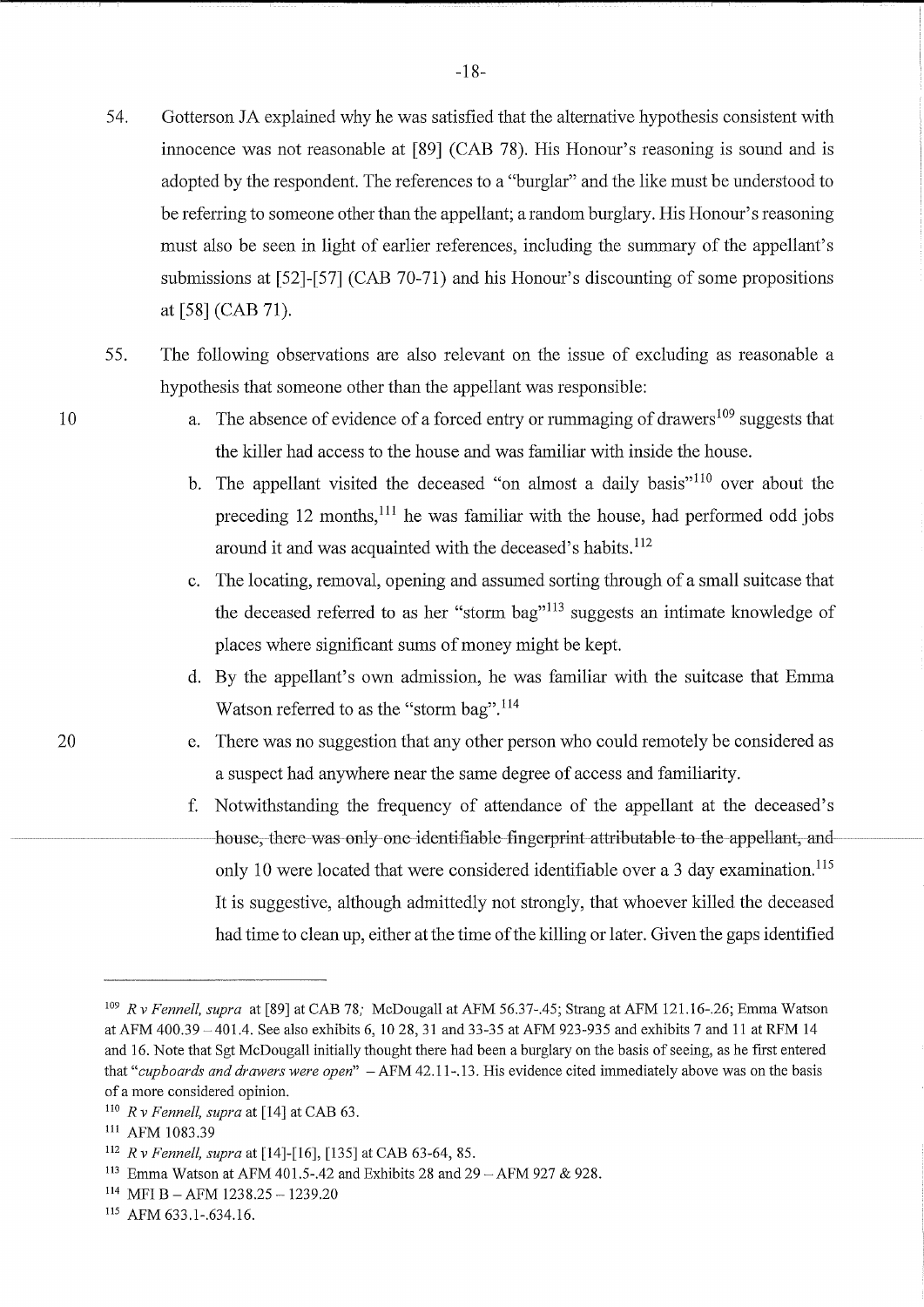earlier in his account of his movements on 12 November 2012, this is consistent with the appellant's guilt.

#### **Conclusion**

- 56. There were compelling circumstances that pointed, beyond reasonable doubt, to the guilt of the appellant, and the jury's verdict was justified on the evidence before it.
- 57. The Court of Appeal identified the salient evidence and assessed it appropriately. The Court of Appeal's reasons are required to demonstrate that an assessment of the sufficiency and the quality of the evidence. The appellant has now argued that certain matters were not taken into account which were not fully articulated before it, and on the basis of an interstate authority that was not placed before it. The Court gave appropriate consideration to the matters raised. This appeal should not now be determined on a basis not argued before the Court of Appeal.
- 58. Should this Court conclude that the Court of Appeal failed to give proper consideration to the sufficiency and quality of the evidence, the Court might apply the "proviso" at section 668E(1A) of the *Criminal Code (Qld),* depending on the particular nature of that failure. <sup>116</sup>
- 59. Should the Court consider that to be an inappropriate course, the Court would remit the matter back to the Court of Appeal for proper consideration.

#### **Orders Sought**

- 60. Appeal dismissed.
- 20 Alternatively, if this Court considers that the Court of Appeal failed to properly consider the sufficiency of all of the evidence, order that the orders of the Court of Appeal, Supreme Court of Queensland be set aside and the matter be remitted to that Court for rehearing.<sup>117</sup>

#### **Part VI:**

10

61. Not applicable.

# **Part VII:**

62. It is estimated that  $1 - 1<sup>1</sup>/2$  hours are required for the presentation of the respondent's argument.

<sup>116</sup>*Weiss v The Queen* (2005) 224 CLR 300.

<sup>117</sup> A similar order was made in *The Queen v Hillier, supra.*